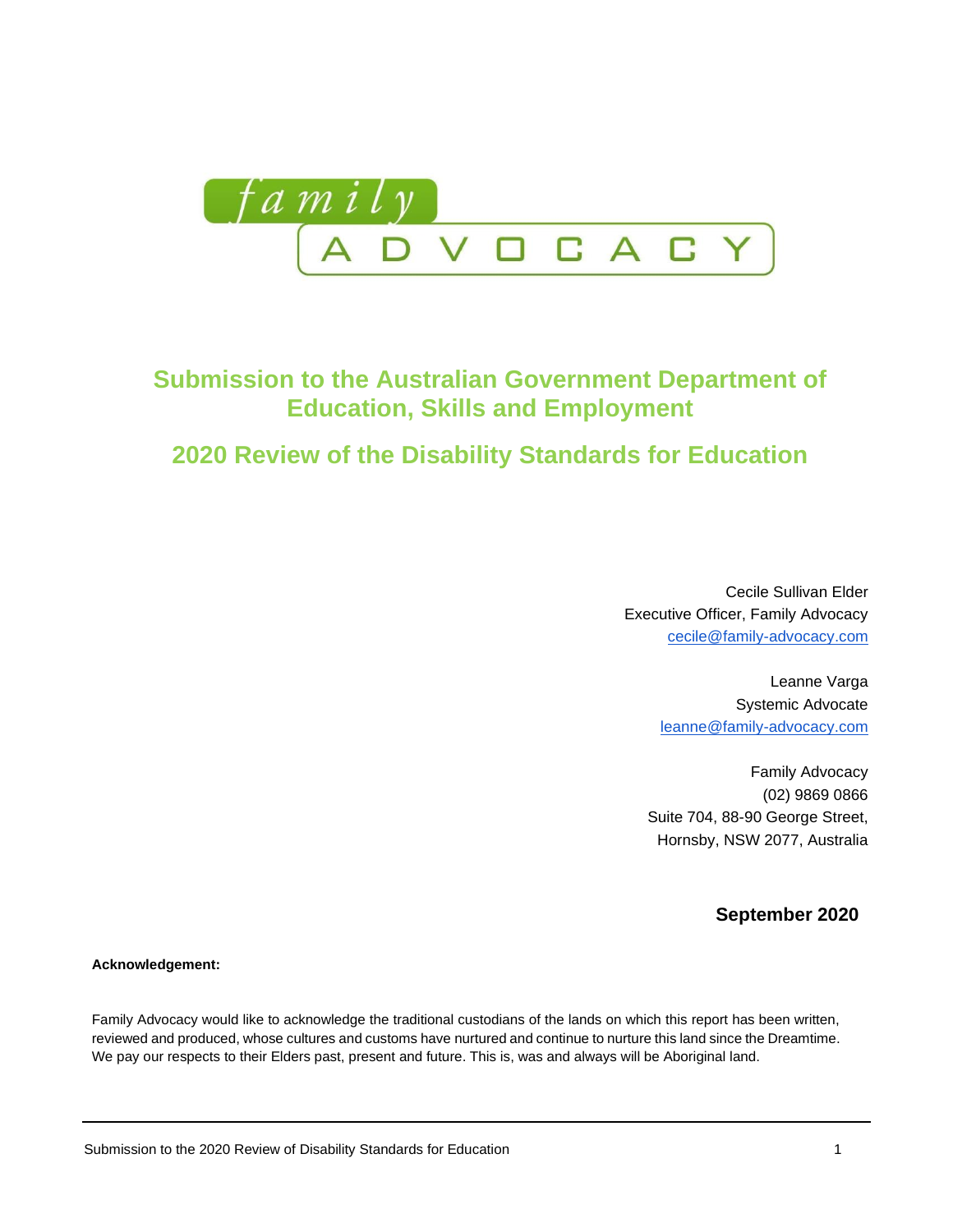## **Introduction**

Family Advocacy is a state and federally funded disability advocacy organisation that works across New South Wales (NSW) and was founded 29 years ago by families to advance and protect the rights and interests of people with developmental disability<sup>1</sup> ("disability") so that meaningful lives can be enjoyed by experiencing the same opportunities and living conditions as the majority of Australians. This includes Australian First Nations people and culturally and linguistically diverse people with disability.

We provide support in the following ways:

- Statewide Advocacy advice and advocacy information for individuals;
- Advocacy development for family members of a person with disability Advocacy is often undertaken by families and can be required over the lifetime of their family member; and
- Systemic Advocacy informing government regarding legislation, policy, funding, monitoring, and practice in areas that impact on the needs of people with disability

Education has always been an issue of vital importance to Family Advocacy and we have worked with families and the NSW Department of Education and many other stakeholders with a view to enabling all students to be welcomed and educated in the regular class of their local neighbourhood school with the right supports. Over the last five years, our education related calls have doubled.

We welcome the opportunity to make this submission on the 2020 Review of the *Disability Standards for Education 2005* (the Standards) and are happy to provide further information or clarification of any matters raised upon request. Our recommendations are premised upon 29 years of experience working with families who share the lived experience of the person with disability in their life, as well as input from a recent survey with 32 family responses.

We note that in ordinary circumstances, this is a relatively low response but we note it is no way indicative of the interest our families have in improving the education setting but more to do with the impacts of the COVID-19 pandemic placing families under extra pressures, and the amount of reviews and consultations occurring with the Disability Royal Commission, the National Disability Strategy and many parent consultation requests. For confidentiality reasons, any stories or quotes we have shared here have been deidentified.

We also note your word limit of 3000 words and apologise for having exceeded it, but we hope you understand given that we represent hundreds of families and their experiences over the last five years. We request a greater word limit be granted especially given the time and deep consideration given in the writing of this submission, and that those aimed to benefit by our recommendations will be students with disability.

<sup>&</sup>lt;sup>1</sup> Developmental disability is a disability that occurs in the developmental period of a person's life (in the period from conception to adulthood) and includes but is not limited to: autism, intellectual disability, cerebral palsy, spina bifida, and any combination of physical, intellectual or sensory disability.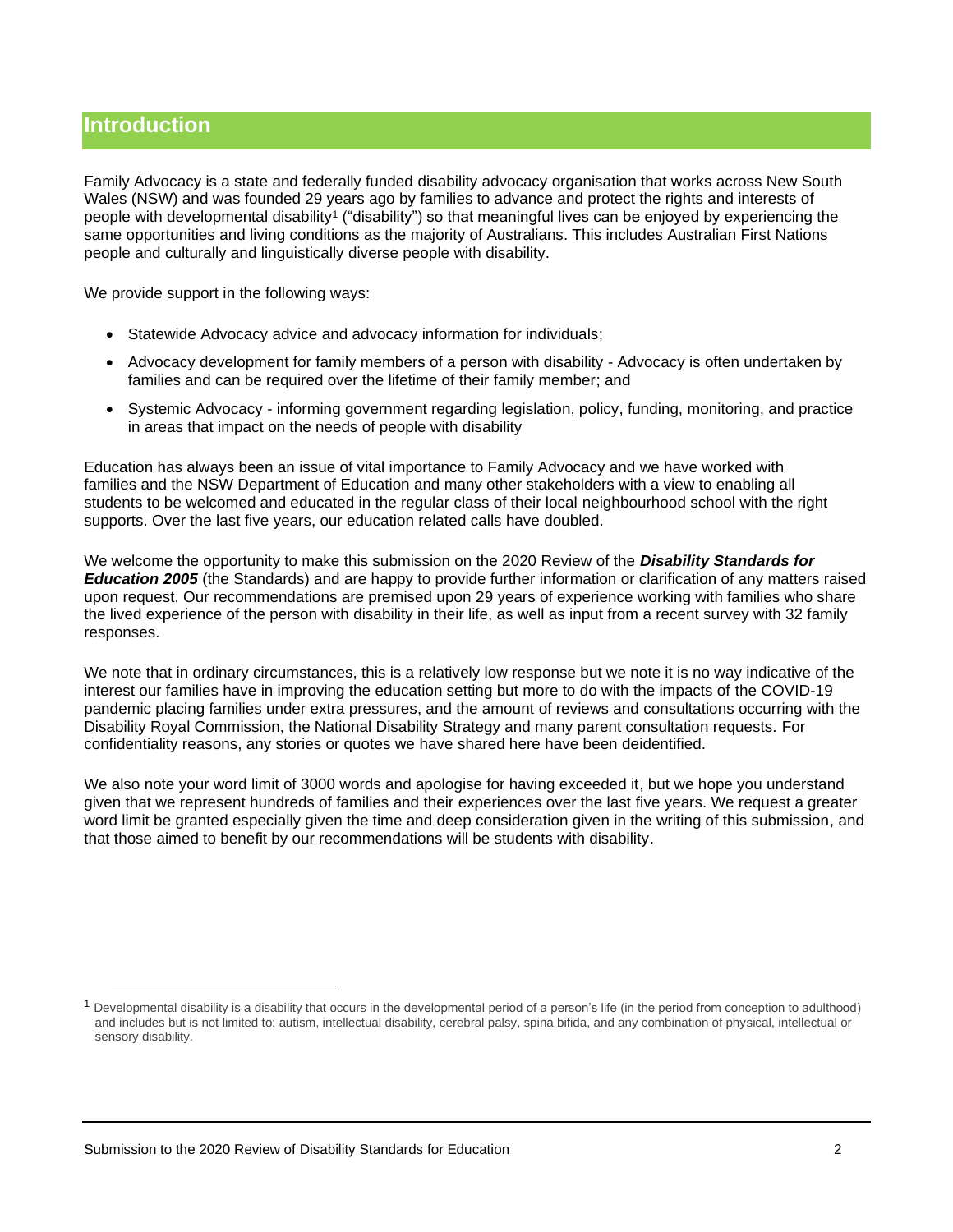## **Summary of recommendations**

The current barriers that prevent students with disability achieving equitable outcomes include gatekeeping the enrolment, partial enrolments, low expectations, lack of inclusive curricula, lack of individual education plans, lack of ongoing reasonable adjustments leading to a rise in suspensions, lack of reasonable assessments, use of restrictive practices, and poor transitions.

To overcome these barriers and strengthen the rights of students with disability under the Standards, we make the following recommendations:

- 1. Align the Standards with the National Disability Strategy as a way of implementing the right to an Inclusive Education under the United Nations *Convention on the Rights of People with Disabilities*(CRPD)
- 2. Substitute the term 'on the same basis' for 'substantive equality'
- 3. Amend 'reasonable adjustment' to 'reasonable accommodation' in accordance with the meaning in the Convention on the Rights of People with Disabilities
- 4. Acknowledge intersectionality
- 5. Provide clear language in Easy Read formats
- 6. Strengthen the protocols around parent/carer consultation
- 7. Recognise the right of the child to override parent choice
- 8. Mandatory data collection
- 9. Require independent advocacy
- 10. Mandatory training of the Standards to education and training providers and all of their staff
- 11. Improve awareness and understanding of the Standards to school and broader community
- 12. Increase accountability through independent and transparent complaints policy and procedures
- 13. Eliminate discrimination by monitoring compliance
- 14. Foster an inclusive culture to improve effectiveness of the Standards.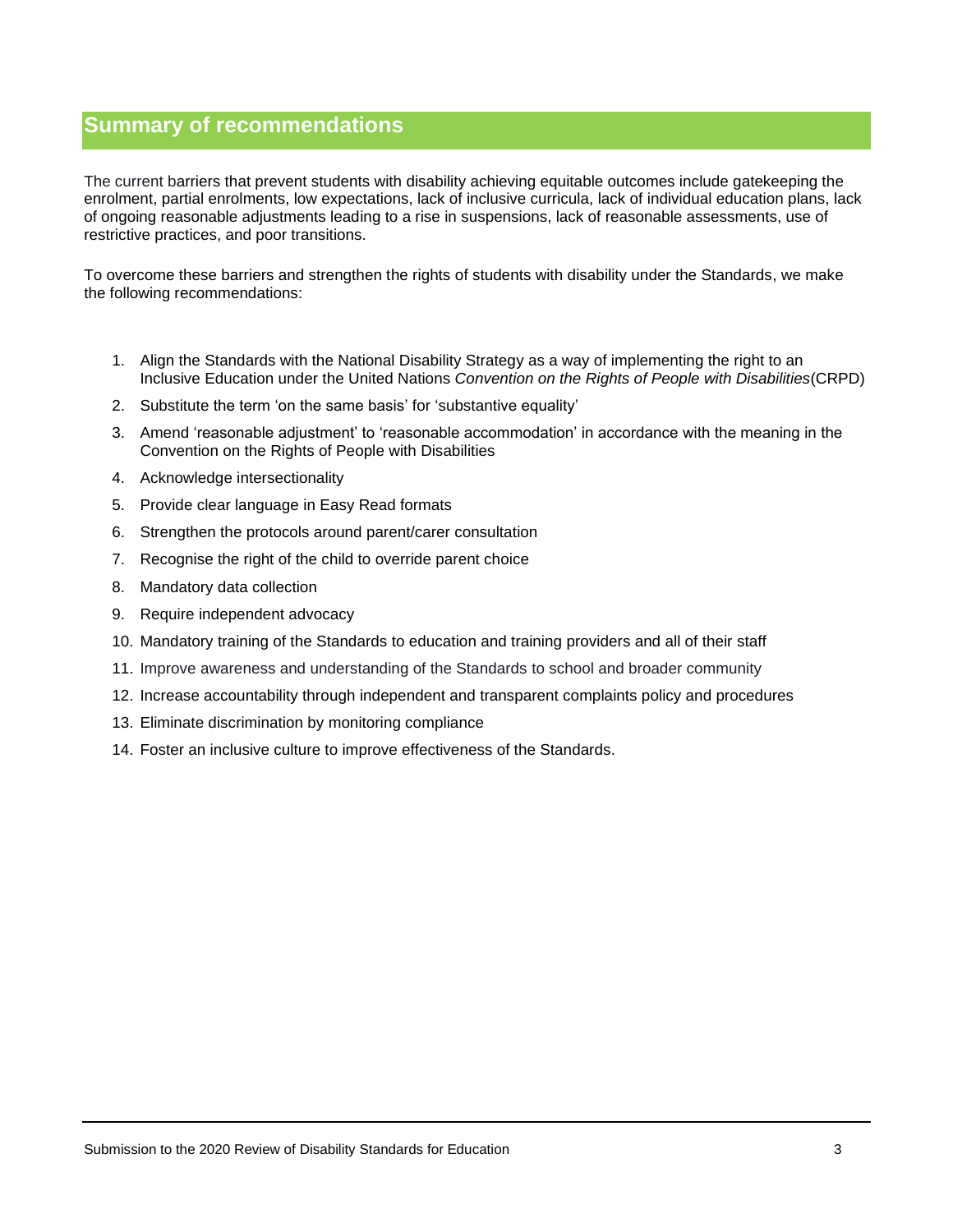## **1. Are the rights, obligations and measures of compliance set out in the Standards (and its Guidance Notes) clear and appropriate?**

The Standards have had some level of success with education providers in promoting the principle that people with disability have the same rights as the rest of the community, however, there is much room for improvement. Broadly, the Standards have been the subject of concern for a long time, and this has been raised by the United Nations *Convention on the Rights of People with Disabilities* (CRPD) Committee in its Concluding Observations from its CRPD review of Australia in 2013 and again more recently in 2019. Disappointingly, we are making very similar recommendations for improvements to our 2015 and 2010 submissions. The protections we recommend below must be accompanied with a legal framework that fully aligns with the CRPD that drives systemic and cultural change, and includes robust processes for their monitoring, enforcement and implementation to ensure a fully inclusive education system. We note the 2016 Australian Senate Report<sup>2</sup> called for the adoption of a national strategy to improve delivery of education for students with disabilities.

## **Align the Standards with the National Disability Strategy as a way of implementing the Right to an Inclusive Education under the UN** *Convention on the Rights of People with Disability* **(UNCRPD)**

The review of the Standards must take account and align with the UNCRPD, particularly noting General Comment No.4 (GC4) (2016) under Article 24 (The Right to an Inclusive Education), and the UN Convention on the Rights of the Child (CRC) to explicitly recognise that **children with disability have a fundamental human right to an inclusive education.** 

The purpose of the GC4 which came into effect in 2016, a year after the 2015 review of the Standards, is to provide the Australian government with guidance on the scope of their obligation to provide quality inclusive education for people with disability, provides clarity for the meaning of inclusion (which has been misinterpreted by our States and Territories as special schools and support units in mainstream schools believe they are inclusive) and what is not inclusion (exclusion, segregation, integration)<sup>3</sup>, and in doing so made it clear that the segregation of students with disabilities is a form of discrimination against them.

The language in the Standards could be stronger and more directive to require a more consistent level of compliance, specifically using the terms "inclusive education" and "inclusion" as defined in the GC4 and the CRPD.

Consistent with GC4, the Standards ought to include legal protections with strong 'non-rejection' provisions in relation to enrolment and attendance; an entitlement to "reasonable accommodations and supports"; and recognition of disability-based segregation in education as an unlawful discriminatory practice.

<sup>2</sup> Senate Education and Employment References Committee, *Access to real learning: the impact of policy, funding and culture on students with disability,* January 2016.

<sup>3</sup> – General Comment No.4, paragraph 10 provides that "*Segregation occurs when the education of students with disabilities is provided in separate environments designed or used to respond to a particular or various impairments, in isolation from students without disabilities*";

<sup>–</sup> Paragraph 12 of General Comment No.4 speaks of *"ending segregation within educational settings by ensuring inclusive classroom teaching in accessible learning environments with appropriate supports*" and calls for inclusive education to be *"monitored and evaluated on a regular basis to ensure that segregation or integration is not happening either formally or informally"*.

<sup>–</sup> Paragraph 13 of General Comment No.4 states that *"the right to non-discrimination includes the right not to be segregated and to be provided with reasonable accommodation"*;

<sup>–</sup> General Comment No.6 states at paragraph 64 that "*segregated models of education, which exclude students with disabilities from mainstream and inclusive education on the basis of disability, contravene articles 5(2) and 24(1)(a)"*;

<sup>–</sup> Paragraph 39 of General Comment No.4 makes it clear that the full realization of Article 24 *"is not compatible with sustaining two systems of education: mainstream and special/segregated education systems"*and consistently with this, paragraph 68 calls for *"a transfer of resources from segregated to inclusive environments"*.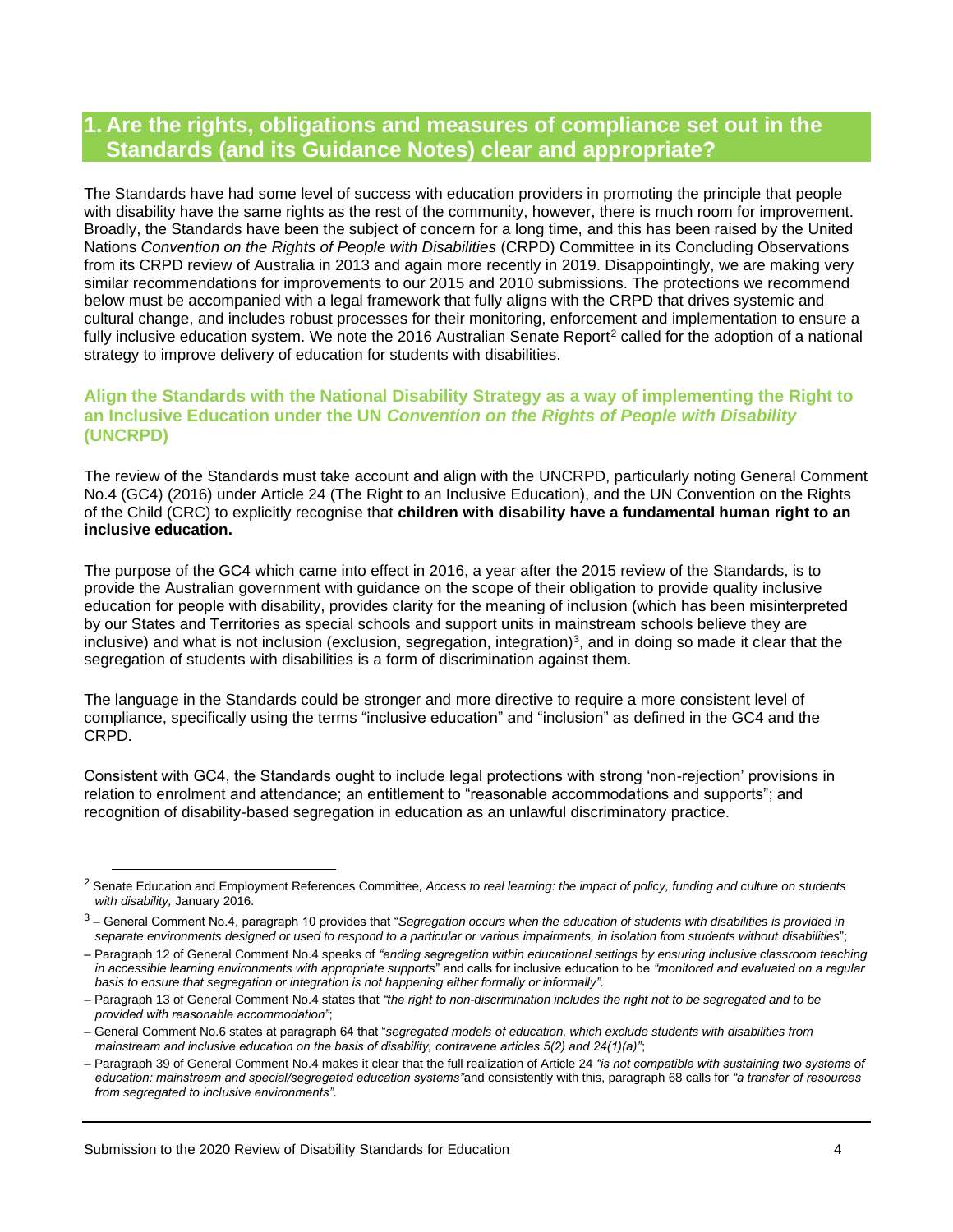This also includes providing a positive framework at a systemic level, being brought into line with the broader understandings of a whole of system reform. Currently, the Standards are focused on addressing individual breaches of unlawful discrimination, with the onus placed upon the aggrieved person, who in this case, is the most vulnerable person (a power imbalance) and has led only to limited piecemeal changes, rather than whole of system transformation that is required. There is no mechanism to coordinate and understand where individual changes have occurred that, if known and changed broadly within the system, would improve matters for all.

The vast majority of stakeholders are not aware of the Standards. Many have a generalised sense of their 'right' to education under the Disability Discrimination Act (DDA), but are not aware of the guidance intended through the Standards.

A significant proportion of students and families continue to feel fortunate just to be enrolled in a school. Their confidence, for example, to seek to enforce the school's responsibility to adjust the curriculum, ensure the teacher uses strategies likely to engage the student, provide accessible transport for a school excursion and ensure that the school camp is held in an accessible venue, is balanced against their fear that they will be labelled a "trouble maker" or that their child will be victimised by staff who feel forced to implement a strategy they disagree with, not see as necessary, or perceive as "too much work".

Family Advocacy believes that the UNCRPD provides a framework to strengthen the rights under the Standards by including the term 'substantive equality' and in reframing the issue of 'reasonable adjustments'.

## **Substantive equality**

The Standards use the term 'on the same basis as' as the yardstick by which to judge a behaviour or practice as discriminatory. This can lead to confusion that education providers should treat students with and without disability in exactly the same way. A "one size fits all" approach and a dependency on the teacher aide model characterises many systems.

The Standards would be clarified and strengthened if adjustments and special measures were judged by the extent to which they achieved 'substantive equality', ie the adjustments and special measures must enable the student to achieve equality of opportunity. This clarifies the spirit of the DDA indicating that discrimination is not mitigated by treating all students the same way.

#### **Replace reasonable adjustment with reasonable accommodation**

The 'right' of a student to the adjustment that they think best fits their situation is tempered by the obligation of the provider to take into account 'the effect of the proposed adjustment on anyone else affected, including the education provider, staff and other students (3.4 (2)(d)); and the exception of unjustifiable hardship.

The Standards that provide for "reasonable adjustments" and "unjustifiable hardship" do not reflect the equivalent concepts of "reasonable accommodations" and "disproportionate or undue burden" under Articles 2, 5 and 24 of the CRPD, as explained GC No.4 and GC No.6, and we believe they should. The "reasonableness of an accommodation is a reference to its relevance, appropriateness and effectiveness for the person with a disability" and depends on whether the accommodation achieves the purpose for which it is being made and is tailored to meet the requirements of the person with disability. "It should not be misunderstood as an exception clause; the concept of reasonableness should not act as a distinct qualifier or modifier to the duty. It is not a means by which the costs of the accommodation or the availability of resources can be assessed - this occurs at a later stage, when the disproportionate or undue burden assessment is taken".<sup>4</sup>

<sup>4</sup> CRPD/C/GC6, at [25(a)]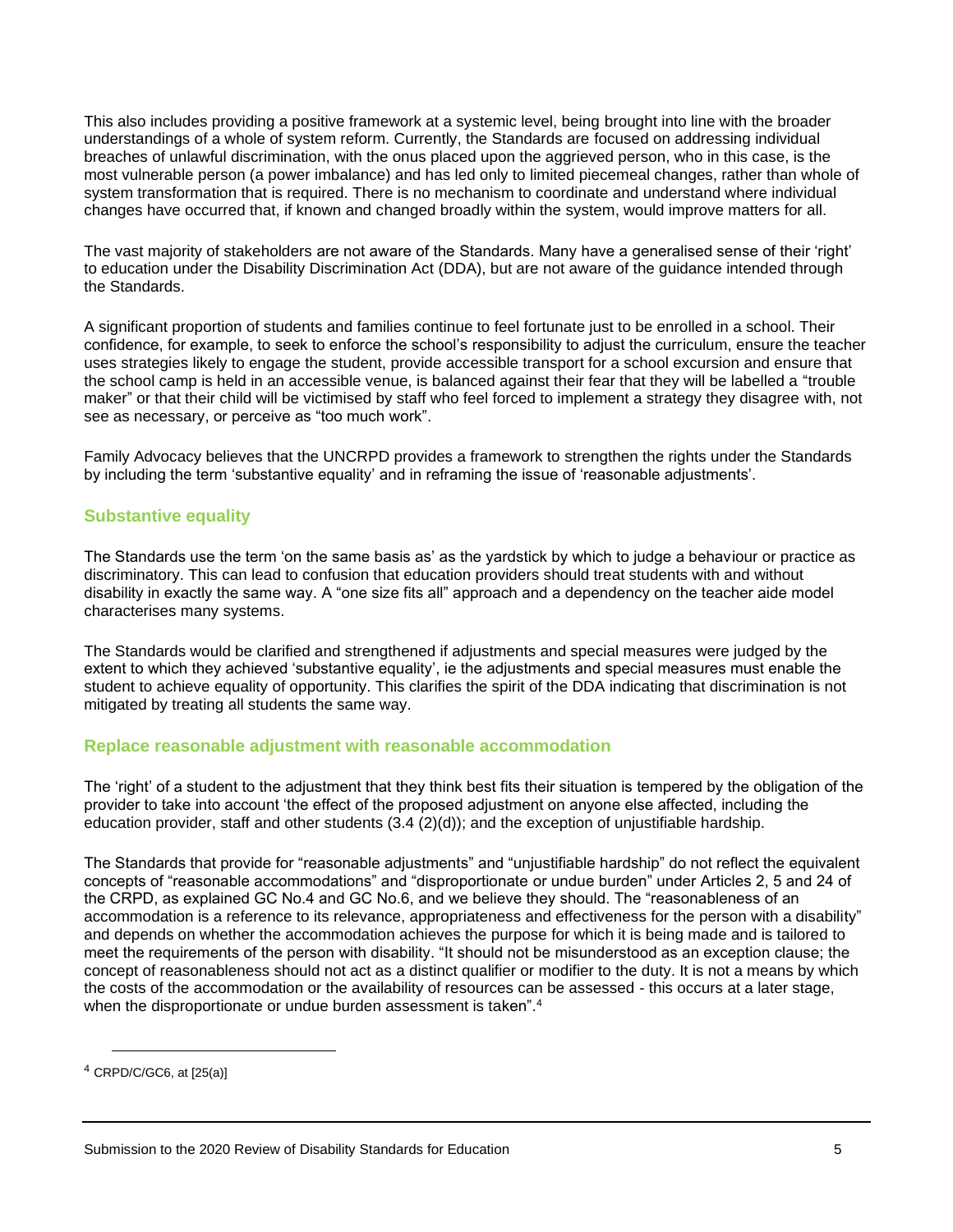Another suggestion is the Standards would be strengthened if the determination of a reasonable adjustment focused on the student (removing the interests of others). The interests of others are already taken into account under the unjustifiable hardship provisions. It would also be helpful to provide clear guidance to parents and training to schools about what are considered reasonable adjustments for students with disabilities, and set timeframes for the implementation of reasonable adjustments in schools, requiring a written response providing sufficient detail outlining the reason why an adjustment causes unjustifiable hardship as opposed to just "hardship" per se, and what measures the school has put in place to explore all the options and funding available.

## **Acknowledging intersectionality**

It is important to acknowledge the compounding disadvantage that occurs for those with disability that are part of other marginalised groups such as being of Aboriginal and Torres Strait Islander backgrounds, CALD backgrounds, LGBTQIA, and those living in out of home care, youth justice, as well as rural and remote communities. The Standards should provide particular consideration to and recognise these additional barriers, particularly in terms of determining whether an adjustment is reasonable.

## **Providing clear language in Easy Read formats**

Most people with disability and their families as well as education providers do not understand many ambiguous terms in the Standards which can be misinterpreted from their original intention.

The current format and language of the Standards inhibit most people from accessing them. The Guidance notes provide an important aid, but the development of an Easy Read and Plain English version of the Standards would make them more accessible to ordinary citizens as well as students with disability.

#### **Strengthen the protocols around parent/carer consultation**

*The Principal has never once picked up the phone to talk about some very big problems and he doesn't respond to emails or attend meetings he has been directly requested to attend. The Deputy Principal pulled the old "maybe she should go elsewhere" when supports were requested and sabotaged his own attempts at making accommodations by getting annoyed when they were used.*

We recognise that the advocacy undertaken by families with or on behalf of their family member with disability can be the greatest safeguard in their family member's lives. In NSW, the Learning Support Team process provides families of students with moderate to high support needs in the regular class with a framework for consultation and an opportunity to contribute to planning around their son or daughter. In welcoming schools, this continues as a process of ongoing partnership. In many schools however, the process is tokenistic and support implemented has little resemblance to that discussed. Often, parents are not aware of whether adjustments are actually put in place.

We suggest more strengthening around the meaning of the term "consult" and the protocols around "consultation", to whom it applies to, when and how often it occurs. Parents with children who have disabilities also have particular needs. They need more time with their child's teachers, especially at school, to help with the education of their children, to involve the student, to share their experience and knowledge about their child's learning style and needs. It is important for schools to have that extra time to develop individual education plans for the student and to take account of the individual needs that different students have.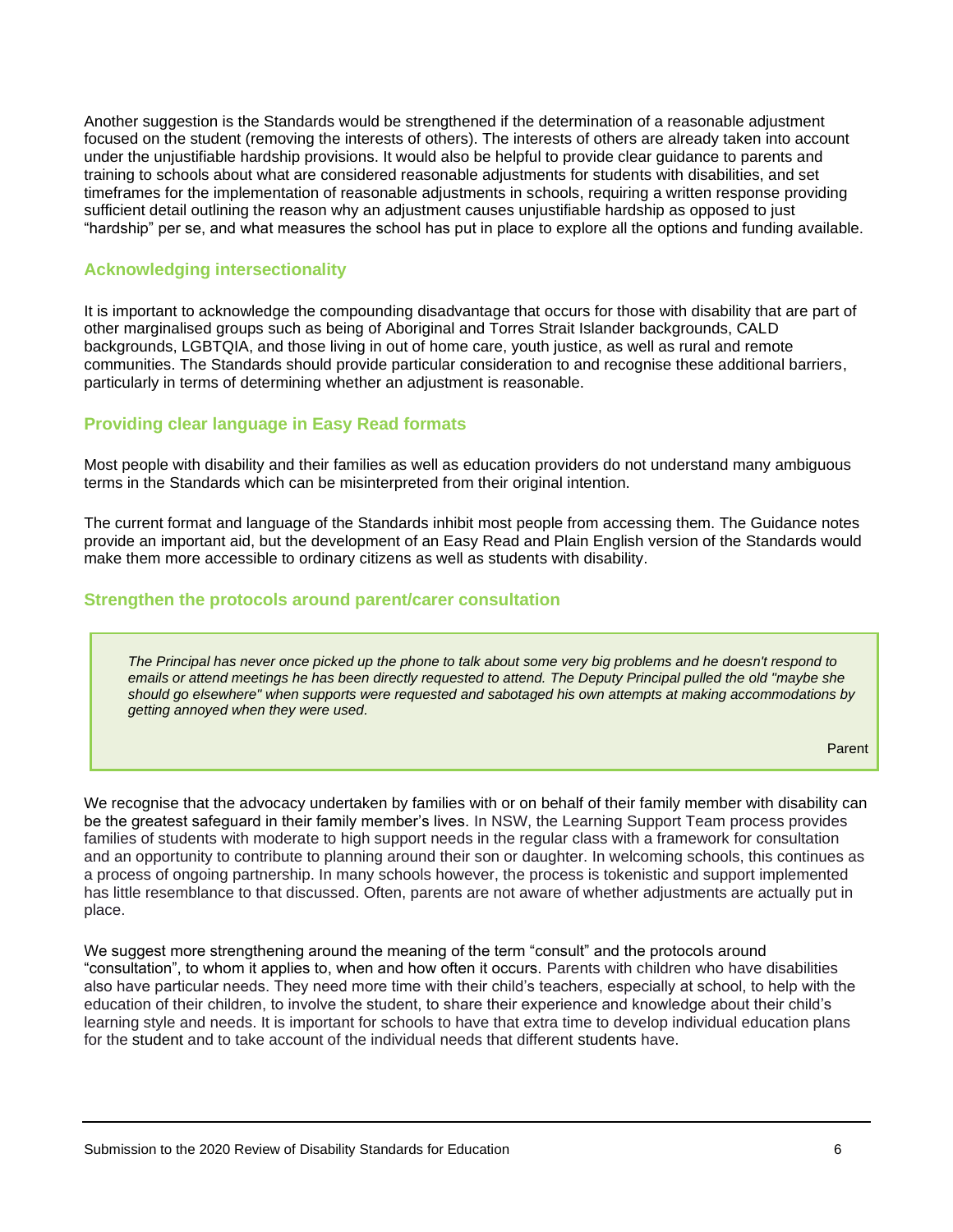## **Right of the child to override parent choice**

In aligning with the CRPD, it is also worth noting that the right of the child overrides the right of the parent in accordance with the CRC. In any other area, our government would put what is in the "best interests of the child" based on the evidence. For example, in custodial matters within family law, in passing legislation to enforce the wearing of seatbelts and with immunisations. Yet when it comes to schools, the overwhelming evidence that inclusive education provides better outcomes academically and socially is ignored, and parents are given "choice" over what is best for their child rather than what is in the best interests of the child in terms of the life pathways that follow - a life of inclusion following the same rites of passage we all experience such as regular school, a job, friendships, living independently versus the segregated path of special school, day program, unemployment or an Australian Disability Enterprise, and living in a group home with people you did not choose to live with.

From our experience, parents are often not making an informed choice but rather a concession to select the 'least worst' option on offer<sup>5</sup>. They are funnelled into support units or special schools or they face the battle of an unwelcoming school or a teacher that won't or does not know how to make reasonable adjustments.

We recommend the Standards direct our governments at State. Territory and National level to pass legislation to ensure inclusive education is a requirement in Australia. We also recommend the gradual reduction of and eventual closure of special schools and support units. We believe this can be accomplished by grandfathering existing segregated settings whilst working through the essential elements of transforming our current educational settings and redirecting current resources.

## **Require mandatory data collection**

There is a poor collection of data regarding enrolment rejections, educational attainment/completion, suspension/expulsion rates, and the use of restrictive practices. We suggest the Standards explicitly require each education provider to collect data and report on all students with disabilities who have sought enrolment in a school or support class and obtained that enrolment. We also suggest that each State/Territory implement a system for gathering data about the school setting for students with a disability with tracking that monitors who attend special schools, support units in mainstream schools and regular classes in mainstream schools. For transparency, all of this data should be publicly available and easy to access.

## **Independent advocacy**

We strongly recommend that independent advocacy be provided for any child with disability (and their parent/carer) to assist them in navigating all aspects of the education system, including the enrolment and complaints processes. This involves funding and resourcing individual advocacy. As was stated by the Disability and Ageing Commissioner, "The need for advocacy will continue to be an important part of the lives of people with disability to ensure the continued promotion, protection and security of their rights, and enable their genuine participation in the community."<sup>6</sup> The most vulnerable in our society need to have someone in their corner to help to navigate the many complex systems and services.

<sup>5</sup> Mann, Glenys, Cuskelly, Monica, & Moni, Karen (2018) *An investigation of parents' decisions to transfer children from regular to special schools.* Journal Of Policy And Practice In Intellectual Disabilities, 15(3), pp. 183-192.

<sup>6</sup> Dr Robert Fitzgerald, *Review into Disability Advocacy in NSW: A report by the NSW ageing and Disability Commissioner,* 19 December, 2019.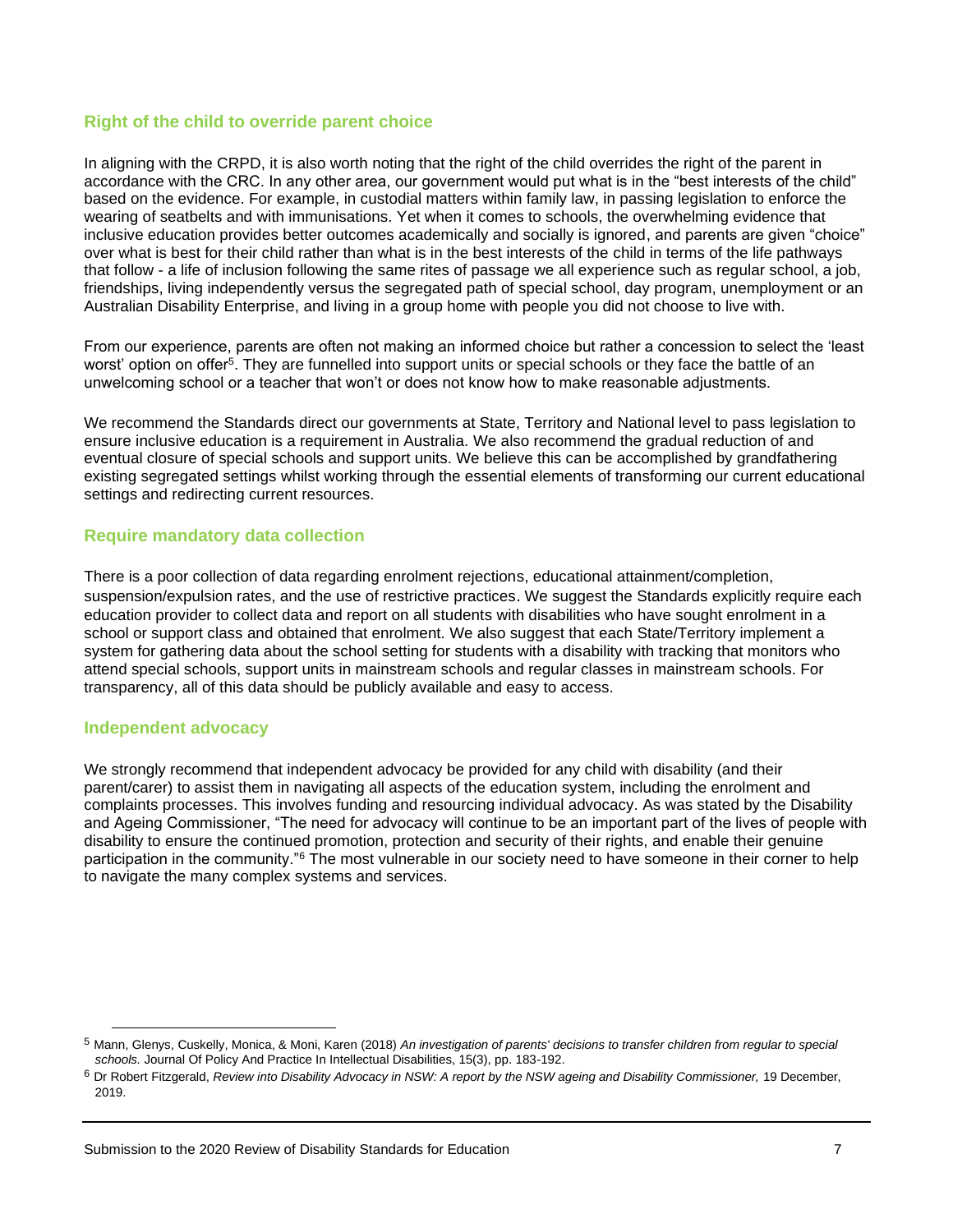## **2. Do students, families and carers, educators, education providers and policy makers know about, understand, apply and comply with the rights, obligations and measures of compliance in the Standards?**

#### **Improve awareness and understanding of the Standards**

While the Standards may have raised awareness at the school level, the opportunity for students with disability to experience physical, social and curricular inclusion in their local school is variable. The success of inclusion is too often dependent on the skill and commitment of school leadership and personnel. There is a lack of systemic capacity to meet the educational and social needs of all students that goes beyond lack of funding. Barriers that prevent students with disability achieving equitable outcomes include gatekeeping the enrolment, partial enrolments, low expectations, lack of inclusive curricula, lack of individual education plans, lack of ongoing reasonable adjustments leading to a rise in suspensions, lack of reasonable assessments, use of restrictive practices, and poor transitions, discussed briefly below:

#### *Gatekeeping the enrolment*

Students and their parents are still being turned away at the enrolment stage, which we refer to as gatekeeping. This includes the intentional and unintentional funneling and placement of children into support units or special schools.

*We were fortunate for enrolling in our local government primary school with a Principal who didn't gatekeep but welcomed all children and sought to support them, and later in a high school who had an underpinning philosophy of welcoming all. The high school sadly was not our local government high school, which was our first choice. The local public high school has a support unit on their premises and categorically (and illegally) stated they would not support any child with a disability in the mainstream classroom as all learning support was only provided in the support unit. As we believe our daughter receives a better education and has a better long term outcome from mainstream education (that belief strongly supported by educational research), we had no option but to look elsewhere and my daughter has thrived in the independent high school mainstream setting, needing adjustments but fairly minimal additional staffing support.*

This is quantified in recent survey research by Children and Young People with Disability Australia<sup>7</sup>, which found that one in four students with a disability has been denied enrolment. While in the 1990s, parents who wanted their child to be educated in the regular class of the local school were simply refused enrolment, today most families do not experience such direct discrimination. However, discrimination continues in a much more subtle way. Education providers may not inform families of children with high support needs that they have a choice to be enrolled in the regular class and that there are special measures to provide appropriate support. Research suggests this is often about Principal and teacher attitudes (see Cologon 2019). See **Appendix 1 - Gatekeeping** for direct stories and quotations of what families have been told by Principals and teachers.

We recommend that a review of enrolment practices take place, as this is often where families face initial barriers, and strength be brought to the enforcement of the Standards.

<sup>7</sup> Children and Young People with Disabilities Australia, *Time for change: The state of play for inclusion of students with disability,* Results from the 2019 CYDA National Education Survey, October 2019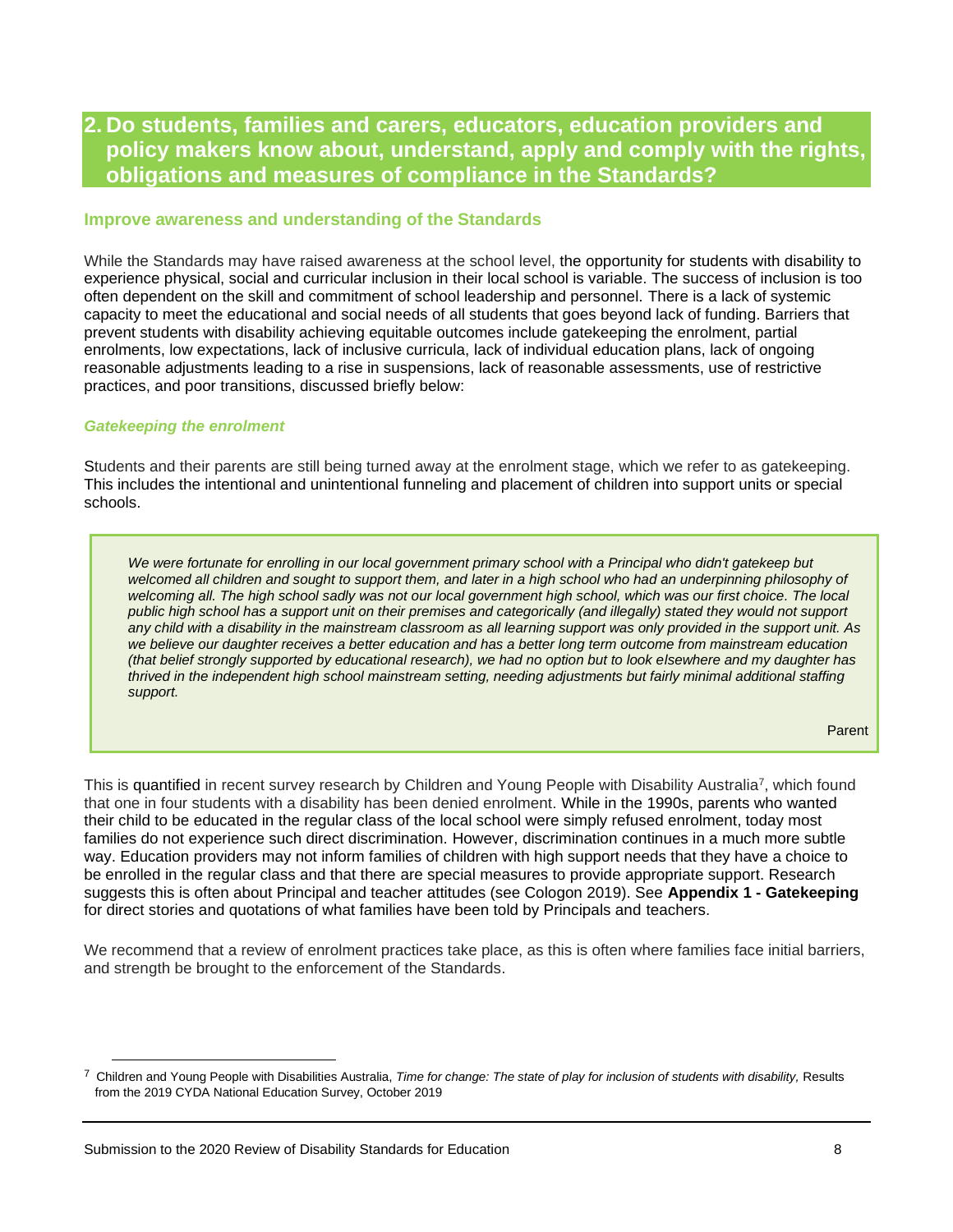#### *Partial enrolments*

In our experience, families have to fight just to get their child with disability into their local school. Once a child is finally admitted to school, the barriers do not end there. Many families report being overjoyed at finally gaining a successful enrolment in a mainstream class only to find that it is not for a full day but part of a day, sometimes as little as one hour per day (and without even having a full day's trial). Commonly, this is not negotiable. If a child's part-time trial is successful and they are allowed to attend full time, it is not uncommon for the family to be told to drop late and pick up early, or collect early sometimes within only one hour after school has commenced. We are concerned that partial enrolment of a student with disability may continue for years. We see this as outright discrimination on the basis of disability. See **Appendix 2 - Partial enrolments** which highlight some examples provided from parents.

#### *Low expectations of students with disability to learn and succeed*

Many students lack access to and support for inclusion in the full range of experiences available to students without disability including participation in the cultural, social and sporting life of their school. In NSW, it is not uncommon for students with disabilities to be funnelled into Life Skills Pathways, which is limiting in terms of achieving the Record of School Achievement (ROSA) or HSC, and hence the student's future prospects for tertiary study. See **Appendix 3 - Low expectations** for direct quotations from families' experiences.

#### *Lack of Inclusive curricula*

Many education systems lack curriculum frameworks that address the learning needs of all students. We need the development of a national inclusive curriculum framework. We acknowledge the Nationally Consistent Collections of Data (NCCD) is a step towards this but more is needed. Although we are not teachers, we receive feedback from families that teachers have an inflexible curriculum to address different learning needs. Teachers are rarely taught how to make adjustments for individual student's needs and the curriculum itself does not provide sufficient flexibility or the time and space for teachers to identify and understand individual learning needs and to tailor their teaching accordingly. They have not been taught the concept of how to apply the Universal Design for Learning (UDL), as distinct from differentiation, to the curriculum. To clarify, UDL is a proactive approach to designing learning experiences to be accessible for all students while differentiation is a reactive evaluation of the needs of individual students where adjustments are retrofitted into the learning environment. UDL addresses macro, upfront planning while differentiation is the micro-planning that occurs once teachers know the needs of the students in their class.<sup>8</sup>

Also and as we understand, NSW uses Australian Curriculum, Assessment and Reporting Authority (ACARA) as a guide but also has a separate curriculum, namely Life Skills Curriculum Pathway, under the NSW Education Standards Authority (NESA) which has been explained previously as problematic. Upon questioning a teacher in another state who is practicing inclusive education and solely uses the ACARA curriculum, her opinion was that the NESA curriculum is too prescriptive and that ACARA provides more opportunities to learn about a topic with more flexibility. It would be far better for all students, and more consistent, if ACARA was applied across the country.

Further, the Record of School Achievement (ROSA), which is provided to students who leave school before completing the Higher School Certificate (HSC), has problems with credentiality and misalignment with Life skills curriculum. For a full discussion on NSW's inflexible curriculum and suggested changes for a curriculum that meets every student's needs, see the 2020 final report of the New South Wales Curriculum Review.<sup>29</sup>

<sup>8</sup> Leanne Longfellow, 'Universal Design for Learning (UDL) and Differentiation', *Inclusive Education Planning*, post, 3 June 2019.<https://inclusiveeducationplanning.com.au/uncategorized/universal-design-for-learning-udl-and-differentiation/>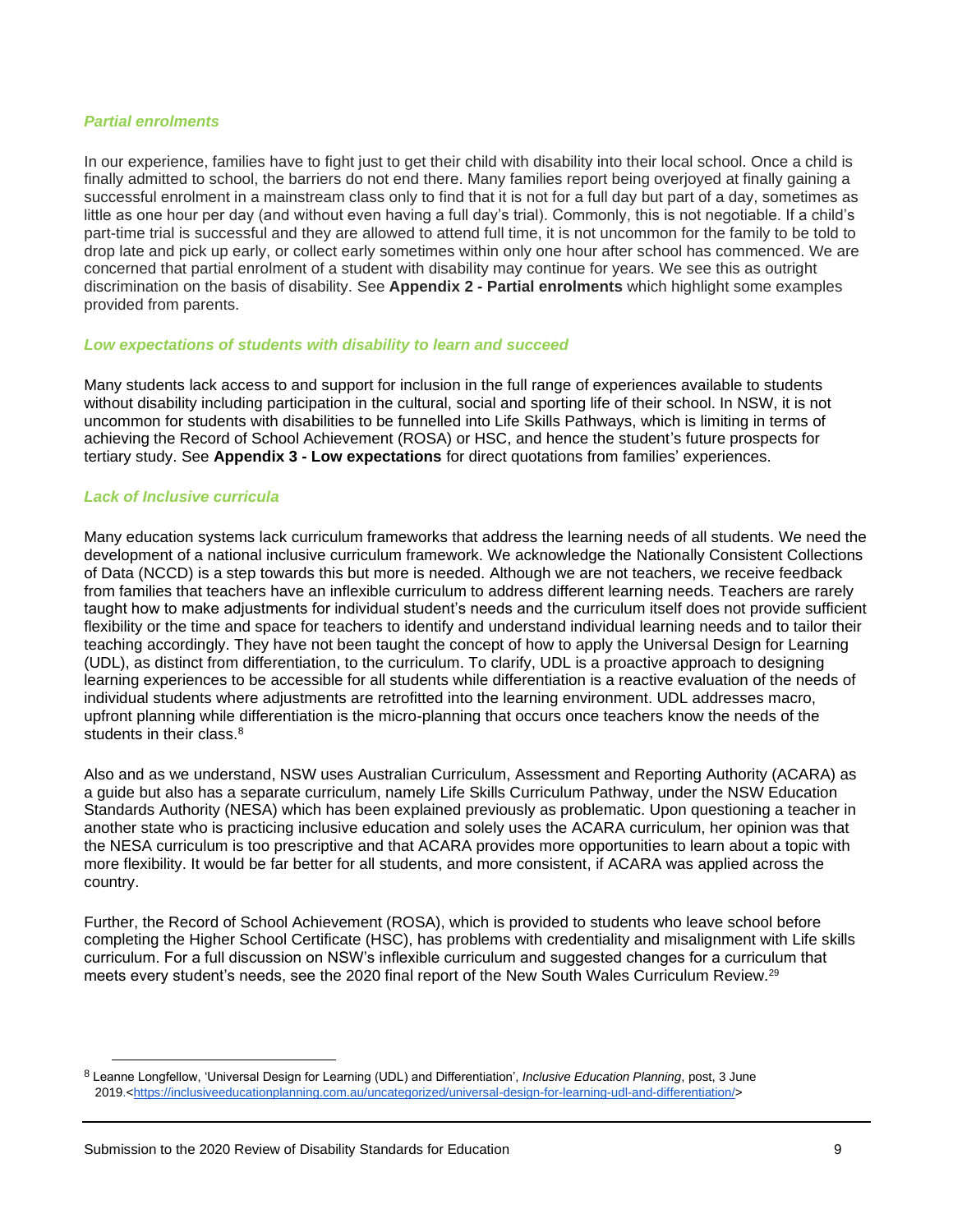#### *Lack of Individual Education Plans*

*There was a meeting prior and a learning plan was to be implemented. Nothing discussed at this meeting was done and no IEP ever written. It continued like this for 3.5 years.*

Parent

The Standards ought to require each education provider to ensure Individual Education Plans are developed and implemented as a mandatory requirement for all students with disabilities, and that these be supported with adequate funding and resources.

#### *Lack of ongoing reasonable adjustments leading to suspensions*

Many students are being suspended as a result of lack of appropriate support. Following suspension they return to an environment in which no further adjustments have been made. Difficulties remain attributed to the individual and are often labelled "challenging behaviour" when the problem remains the learning environment.<sup>9</sup>

In many schools, once an adjustment has been made, there is a reluctance to review and amend it where it is not achieving the desired outcome.

Suspension provides a telling example of the failure of schools to make adjustments on an ongoing basis. Many families who contact Family Advocacy indicate that the adjustments and special measures in place are not in fact responsive to student need and so are not effective in supporting student participation. They require further refinement to enable the student to participate in the classroom. Suspension occurs when the student who is not yet well supported, communicates his/her frustration in unacceptable ways.

The student's inclusion is more effective and suspension more likely to be avoided if adjustments and special measures are reviewed on an ongoing basis, leading to a better fit with the student's need in the classroom.

On occasion, students are suspended for responding when they have been subject to victimisation. For example, other students may tease and "pick" on a student with disability. The response from the student with disability is likely to be more visible and less sophisticated than other students and hence more likely to be seen by a teacher. In these situations, the student who was the subject of victimisation is punished through suspension.

#### *Lack of reasonable assessments*

One part of the Standards is concerned with adjustments to assessments. This in our view is the poorest understood and the poorest part complied with, even though it is a requirement under 6.2. This clearly states that adjustments should be made not only to curriculum delivery but also to assessments. Section 6.3 (a) clearly states in relation to measures for compliance: the curriculum, teaching materials, and the assessment and certification requirements for the course or program are appropriate to the needs of the student and accessible to him or her.

Assessments are very minimally, if at all, adjusted, even if the curriculum and teaching materials are adjusted. This part of the Standards is not being highlighted or enforced. The Note on 3.4 (3) does state a provider may continue to ensure the integrity of its courses, around the conferring of an award, but this does not negate the adjusting of assessments so students with a disability can demonstrate learning. By having curriculum

<sup>9</sup> [https://parentsforadhdadvocacy.com.au/adhd-in-australian-schools-critical-gaps-report-released/](%09https:/parentsforadhdadvocacy.com.au/adhd-in-australian-schools-critical-gaps-report-released/)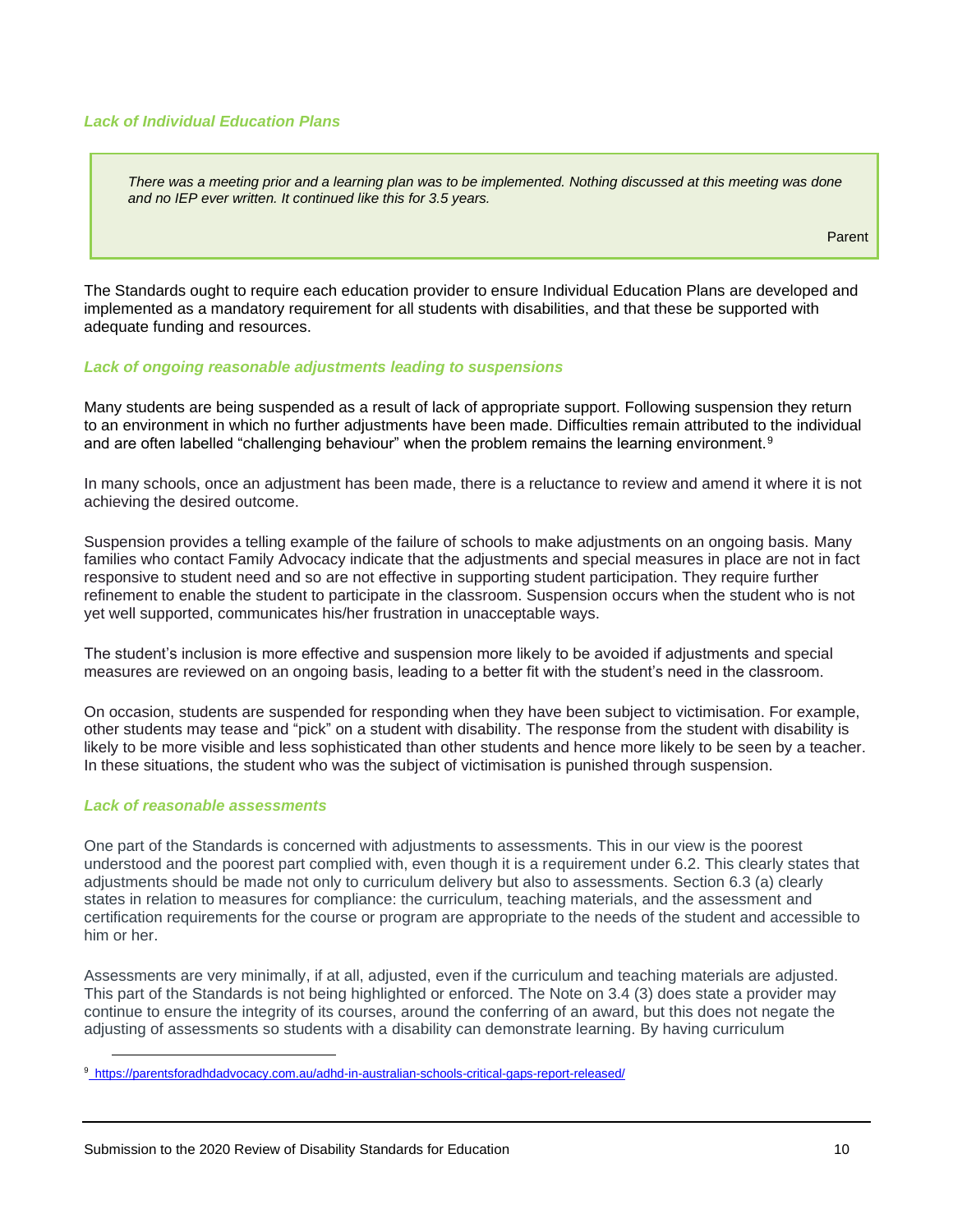adjustments made and then no adjustments allowed in assessment tasks, the student is set up to not only be unable to demonstrate individual learning growth, but also to perpetually "fail". This needs to be addressed by systemic education of providers to understand their responsibility under the Standards to provide adjustments for assessments - this is required by the Standards and is not an optional extra. Continued focus on standardised testing and performance based outcomes for schools without recognition and promotion of the importance of diversity and the need to meet the learning needs of all students, will only exacerbate the problem.

#### *Use of restrictive practices in schools*

At times this is unauthorised and applied without a behaviour plan in place. Family Advocacy take the position that such practices are cruel, inhumane and violate the human rights of the student. These practices indicate a lack of support to the student and failure of duty of care. In line with other Government Departments such as the National Disability Insurance Agency (NDIA), there should be a proactive and policy driven approach to the elimination of restrictive practices.

#### *Poor Transitions*

Transitions into school, between primary and secondary schools and out of schools are poorly planned or well planned and poorly executed so that:

- Many students commence later than their peers;
- School staff have not received necessary information for planning and preparation;
- Knowledge of evidence based practice to support quality education for particular students is lost;
- Parents are frustrated by a lack of transparency and consistency;
- Life options are limited beyond school.

In terms of the effectiveness of transitions, our survey found it as 4% Extremely effective, 12% Very effective, 27% Somewhat effective, 35% Not so effective and 23% Not at all effective. On balance, the area of transition needs improvement.

*Parents understand their child better than anyone... Each child should be given a transition plan, drawn up by parents, counsellor and key participants including wherever possible the child themselves.*

Parent

*This process is entirely up to the schools (both) and their capability and interest to do an effective transition. The primary school was very keen to assist with transition, but the head of learning support at the high school was completely disorganised and not motivated; therefore any semblance of effective transition did not happen. We did a number of things ourselves through access to the school on the weekend and also through older students we knew, but transition was largely left to us to undertake.*

Parent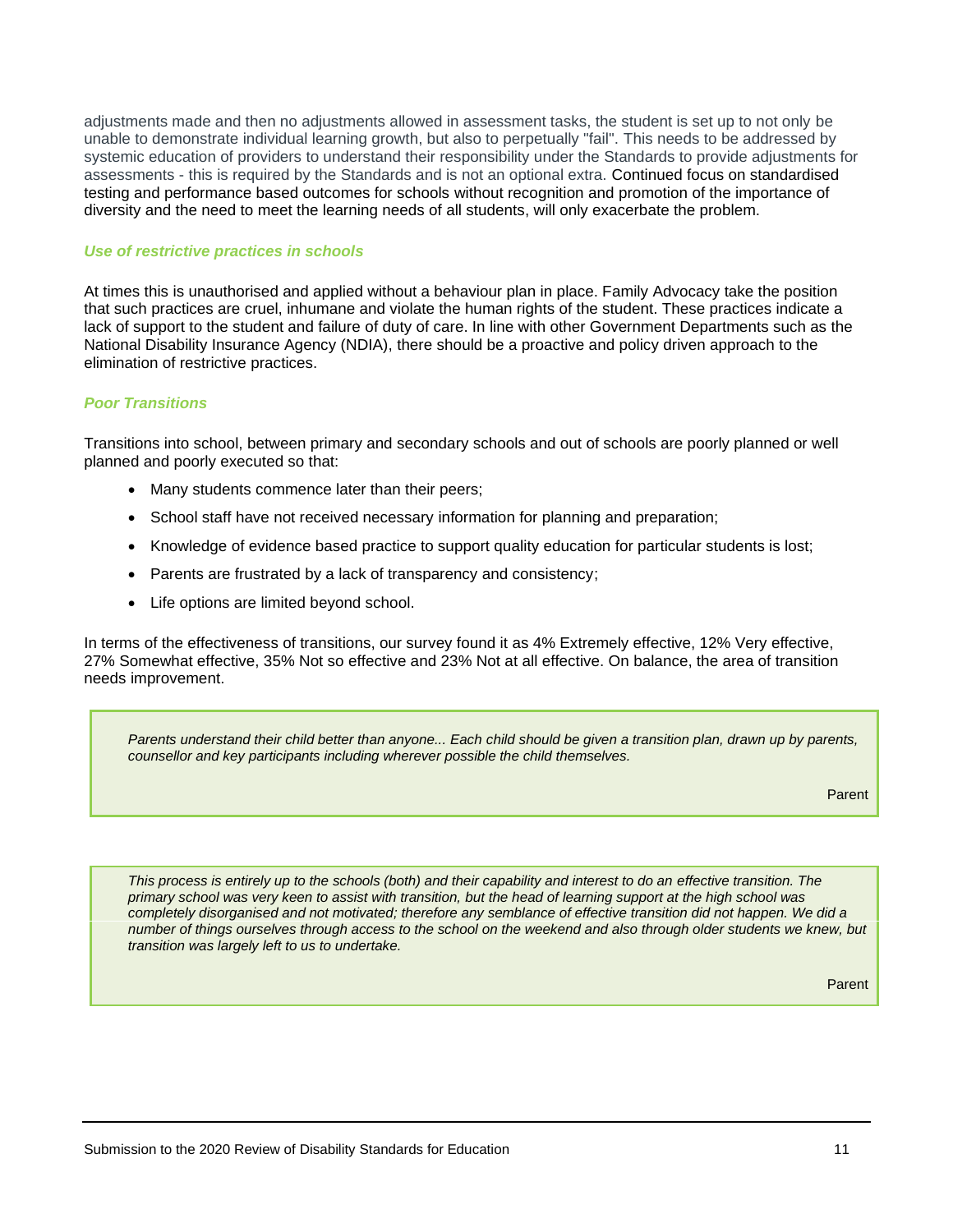## **Implementation of the Standards**

In response to parents' concerns, Family Advocacy may refer them to the Disability Standards in Education, in particular the Fact Sheets developed out of the 2010 review process and the parent guide on the NCCD website. Additionally, in our workshops preparing parents for the process of enrolling in school and the advocacy this will require, we refer to the standards and thus raise awareness of their existence (we can provide more information in relation to this workshop). However, we suggest that independent awareness of the Standards is still low, although parents might have a general sense of their child's right to an education. When asked about knowing the Standards about a third of our survey respondents were very familiar, a third were somewhat familiar and third were not familiar. When asked if the Standards helped them to understand their child's rights to take part in education, 17% said a great deal, 30% A lot, 23% A moderate amount, however, 27% said knowing about the standards did not help at all. We believe the families we are connected with know about the Standards but the broader community do not.

*My child had had one very poor learning plan. When I first contacted the education dept the person I spoke to kept suggesting she go in "the unit" when I quoted the standards for education and the need for reasonable adjustments for children to access mainstream education THEN I got action and help. It should not need to happen in that way.*

Parent

## **Mandatory requirement for education and training providers to know the Standards**

While some positives have come from wider awareness of the Standards, successful inclusion is still too dependent on the variable commitment of the Principal and school staff. A gap remains between the experiences of families and the intent of the Standards. The issues here are:

- **Teacher education, skills and training in curriculum adjustment**; teacher training is variable in its capacity to equip teachers for the mixed ability classes in which they will teach. Further professional development is limited.
- **Innovation in teaching learners with different needs;** many students lack timely support for full school participation. There is a lack of innovation and creativity in meeting student needs. A "one size fits all" approach and a dependency on the teacher aide model characterises many systems;
- **An educational culture;** many schools lack the resources to make the necessary adjustments to teaching, learning and assessment for students with a disability. Even when teachers support change, education systems ignore their expertise and continue with outdated approaches
- **Quality teaching;** which involves:
	- Changes in requirements for the accreditation of teacher education programs to ensure graduates have the requisite competence for teaching mixed ability classes
	- The availability of specialist support in all schools to assist teachers to adjust teaching, learning and assessment processes
	- Provision of ongoing professional development for teachers
	- The implementation of competency standards in relation to teaching mixed ability classes
	- Mandatory training for all education providers which includes Principals, teachers, and all professional staff with a focus on practical application, by making it part of the accreditation process.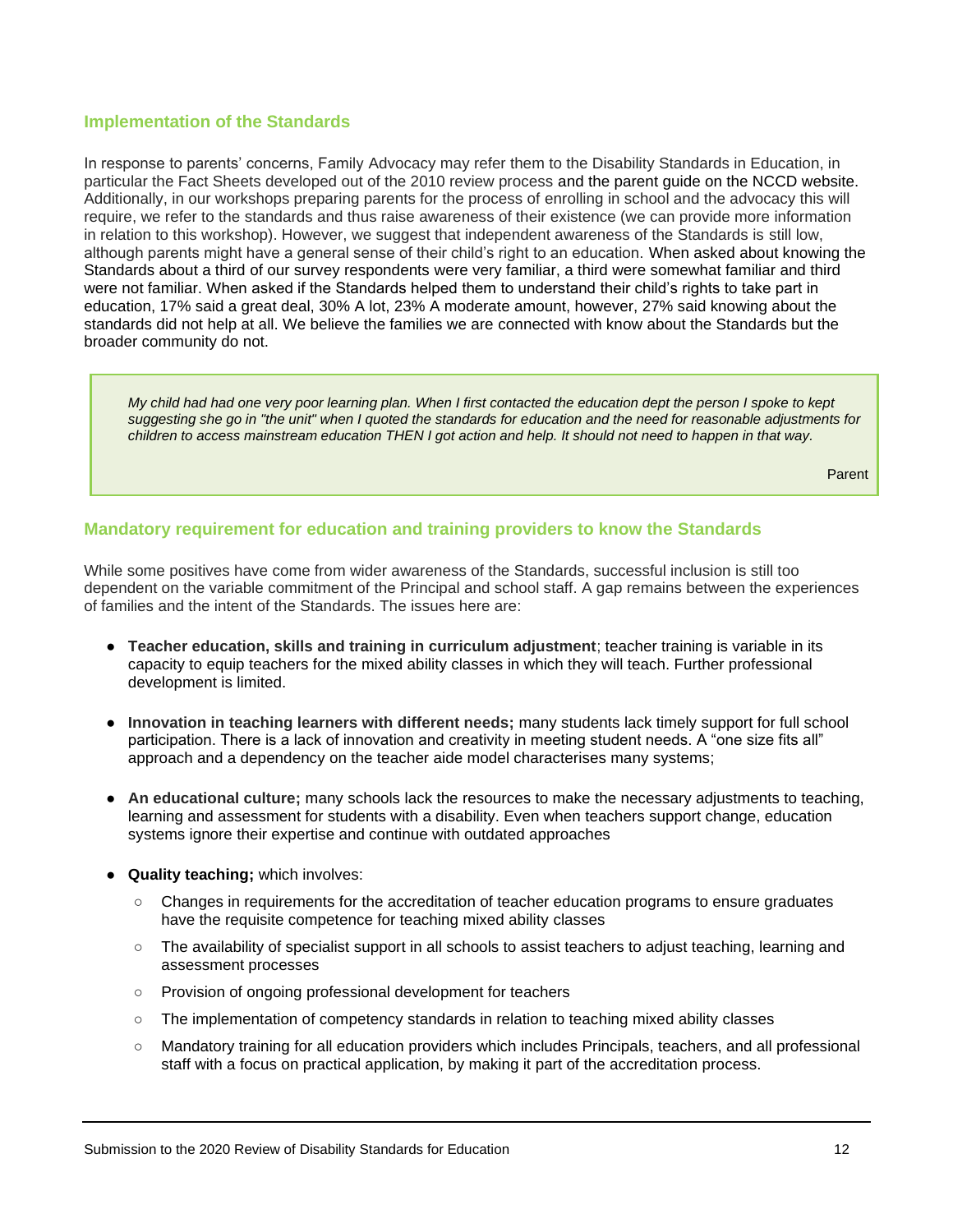These issues can only be addressed with adequate paid release time for lesson planning and curriculum adjustment, and compulsory professional development in both accommodating different learners, and the benefits of a school culture which values diversity and welcomes all learners. Some of the improvements that we would recommend are:

- more time for classroom teachers to be able to collaborate with family about the student's strengths/areas for improvement in order to put together a useful individualised education plan (IEP). Family members are the natural authority of their child, and research shows that the best success at inclusion occurs when parents are properly consulted<sup>10</sup>
- more time for teachers to be innovative in providing personalised teaching such as through co-teaching, peer-learning, and a more effective use of teachers aides
- more teacher aides in classrooms being used not in the way they have traditionally been used as 'velcroed' to the student with disability whereby they become an informal teaching resource (research shows this has the effect of separating students from their classroom, their teacher and their peers)<sup>11</sup>. Teachers aids are not there to replace the teacher, but rather to add value to what teachers do by helping to develop the student's independent learning skills to manage their own learning
- better professional development for classroom teachers and teacher aides; and
- better equipment for students.

We do not think there is any doubt that the intention for implementing the Standards was to see future education and training of Australians with disabilities improve, but it is a cost that needs to be shared by the Commonwealth, the states and the non-government authorities.

Family Advocacy notes the excellent work by the Commonwealth Department of Education, Skills and Employment (DESE) in producing an online education tool for educators about the Standards. While this tool apparently had high take up by schools, it was not mandatory for teachers. Ensuring all teachers have training on the Standards would be one step toward the Standards being more fully utilised by educators to provide a quality education which meets students' needs; however, perhaps more importantly, education on the benefits of inclusion of all learners in mainstream education would provide a fertile culture for the Standards to be received.

## **Greater accountability - The need for an independent and transparent complaints policy and procedures**

Family Advocacy sometimes refers parents to the Disability Standards in Education, in particular the Fact Sheets developed out of the 2010 review process. We also mention the Standards in our material. However, many parents remain unaware of the Standards and complaints mechanisms. Family Advocacy makes recommendations below regarding better ways for the Department of Education to communicate the Standards to families.

While the Standards are of benefit to students with disability and their families, many families would hesitate to approach their school with a rights focus. Relationships with educators are an important part of any child's life, and while many parents may take this for granted, families of people with disability are often conscious of the vulnerability of their child. They will therefore be aware of the even greater importance of a positive relationship with teachers. If a negative relationship develops, parents will often simply attempt to find a more inclusive school. For this reason, amongst others, Family Advocacy would always suggest a problem-solving, relationship-building approach to school issues. However, this means there is an even greater imperative for policy makers to ensure teachers and schools have the education, culture, and resources to practice inclusion, and that implementation of the Standards is the subject of compliance monitoring.

<sup>10</sup> <https://www.family-advocacy.com/our-resources/the-natural-authority-of-families/>

<sup>11</sup> <https://evidenceforlearning.org.au/guidance-reports/making-best-use-of-teaching-assistants/>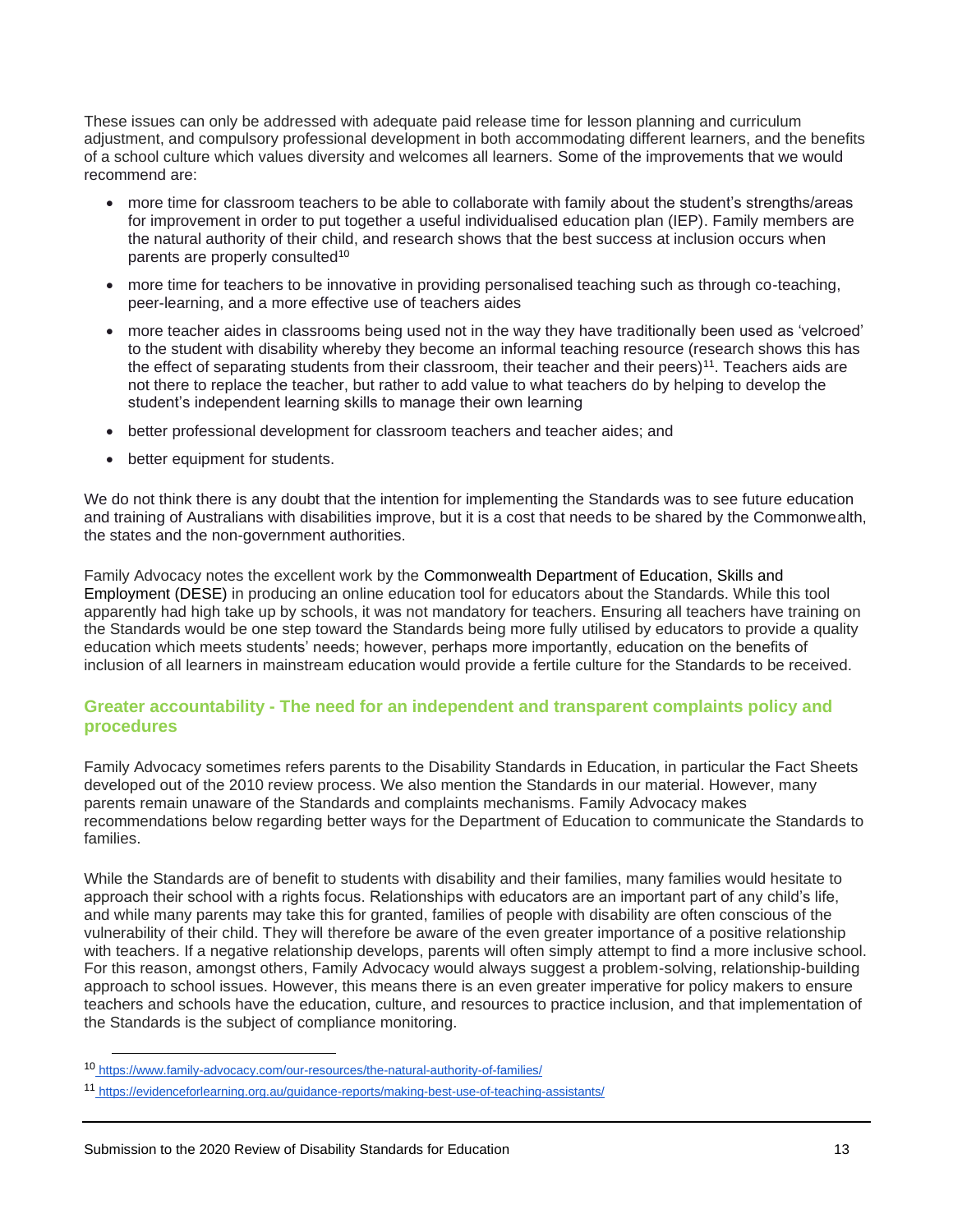*Yes, I complained and I was told I was ungrateful.*

*There is no independence to complaint systems. Parents of students with disability and students with disability are very vulnerable to the consequences of lodging complaints. Therefore they tolerate harassment and victimisation that many others would not. The system is geared to the education staffer being presumed in the right, especially as the process is initially undertaken by the school itself. It could be vastly improved by an independent complaints process.*

Parent

The problem lies in the complaints process not being independent. 43% of survey respondents reported being dissatisfied and 27% were very dissatisfied with the complaints process, with only 17% stating they were satisfied. The standards need to:

- Ensure accessible online content in plain English or Easy Read advice is provided to parents about the right to complain
- Ensure there is an independent complaints/review process for a school's refusal to enrol a child with a disability or to make reasonable adjustments
- Ensure no Principal investigates a complaint against themselves
- Ensure each Department of Education has clear policy and procedures for responding to allegations of misconduct or reportable conduct to set clear guidelines and expectations for the benefit of external complaints. It is very important to ensure the school community understands how to make complaints of this nature and how the complaints will be investigated
- Maintain the rights to due process.

Additionally, while a complaints mechanism is usually the last resort for families, Family Advocacy suggest making further use of the role of the NSW Ombudsman to help track and provide a fuller picture of breaches of the Standards. This would provide a less formal option for family complaints than the Human Rights Commission. Most parents are currently unaware of the Ombudsman's role in addressing complaints regarding schools.

In this regard, Family Advocacy recommends:

- further use of the role of the NSW Ombudsman to help track and provide a fuller picture of breaches of the Standards in NSW, and that the Ombudsman be resourced to do so
- that the Department of Education improve mechanisms to monitor compliance and that the Australian Human Rights Commission (AHRC) be empowered to intervene in cases of breach.

## **Eliminating discrimination by monitoring compliance**

Whilst the Standards have played a key role in the policy shift in NSW that has enabled students with disability to be enrolled in their local neighbourhood school, some education providers have become more sophisticated and use unwelcoming messages to discourage enrolment.

One of the difficulties of the Standards under the DDA is that there is no mechanism to monitor compliance. The only way in which a student and/or his/her family can take action for a breach of the Standards is to make a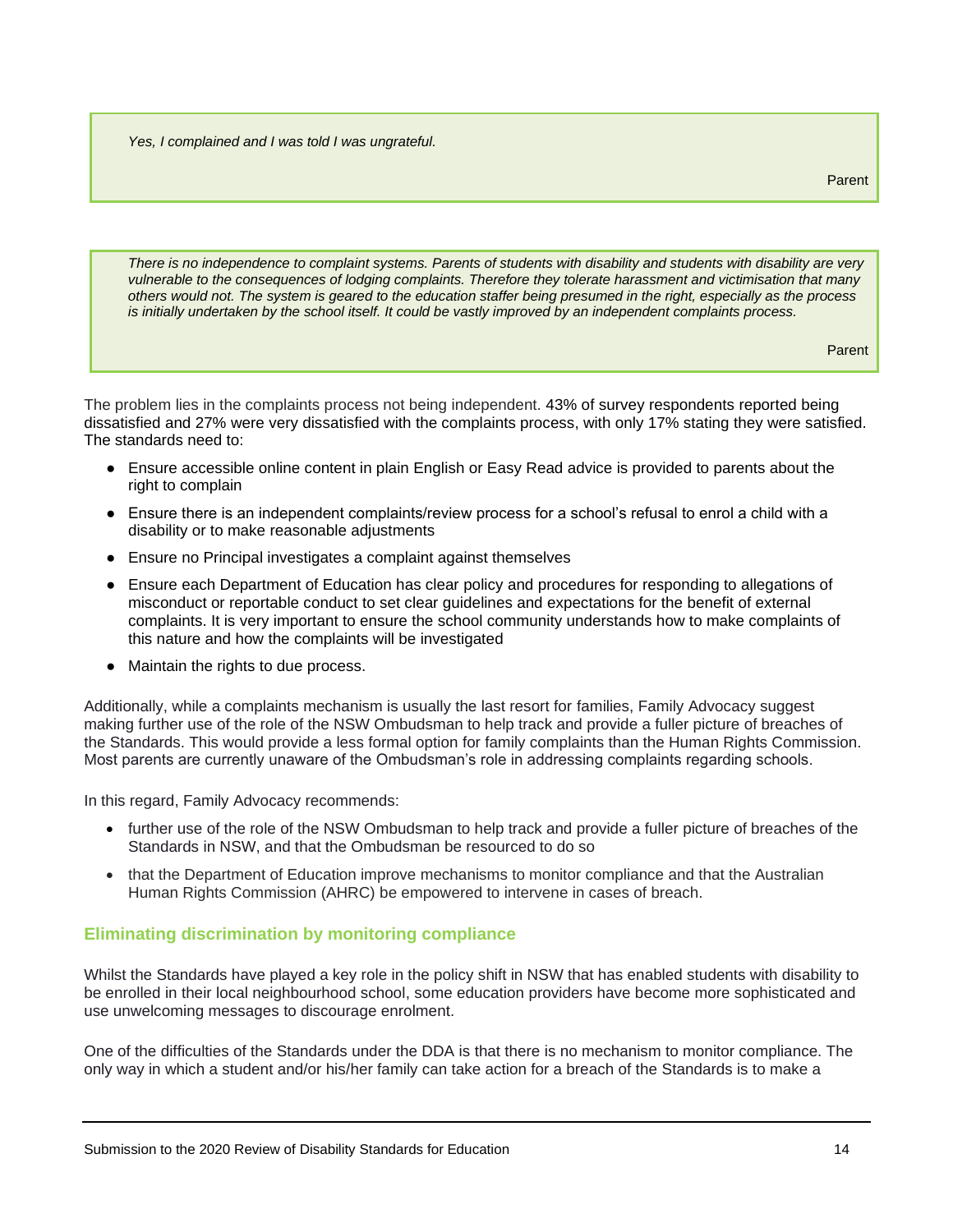complaint under the DDA. This is an emotionally and financially costly exercise with very detrimental impacts on the student.

We need an independent assessment of the extent to which an education institution was free from or was taking steps to eliminate discrimination.

Another mechanism to strengthen the onus on schools to provide an education free from discrimination is to give the AHRC the authority to take action where there are breaches of Standards without a student or parent having to take the action or allow an organisation to take action on their behalf.

We need to create a more proactive model of compliance monitoring to allow for a more consistent implementation of the Standards. At the moment, resolution of formal complaints are confidential and this limits the systemic improvements that may occur with precedent setting and media exposure.

Family Advocacy therefore recommends:

- that the Standards are improved as a tool for the elimination of discrimination, harassment or victimisation by improving mechanisms that monitor compliance; enabling AHRC to intervene where there is a breach of the Standards
- greater accountability regarding the decision making of education providers exercising unfettered discretion and a review of the current complaint mechanisms and practices which call into question issues of procedural fairness, take unreasonable lengths of time and often fail to resolve issues
- the implementation of Recommendation 10 from the 2015 review of the Standards recommending the exploration of a nationally consistent monitoring and accreditation model to strengthen proactive compliance with the Standards.

**3. In the 15 years since the Standards were developed, have the Standards contributed towards students with disability being able to access education and training opportunities on the same basis as students without disabilities?**

The Standards remain an important regulatory tool as part of a wider policy landscape seeking to ensure students with disability are able to access and participate in education on the same basis as others and set down the obligations of education providers. One parent reported "the Standards not only give me the correct terminology around what I am advocating for, but also the legal backing that what I am advocating for is my daughter's legal right. Knowing what is in the Standards is a powerful advocacy tool which I have referred to when needed."

Whilst they provide a good framework for understanding rights and obligations, their effectiveness is still variable in practice. Education issues constitute over half of our inquiries from parents, and based on what we hear, parents continue to struggle to have their children with disability included on the same basis as those without disability.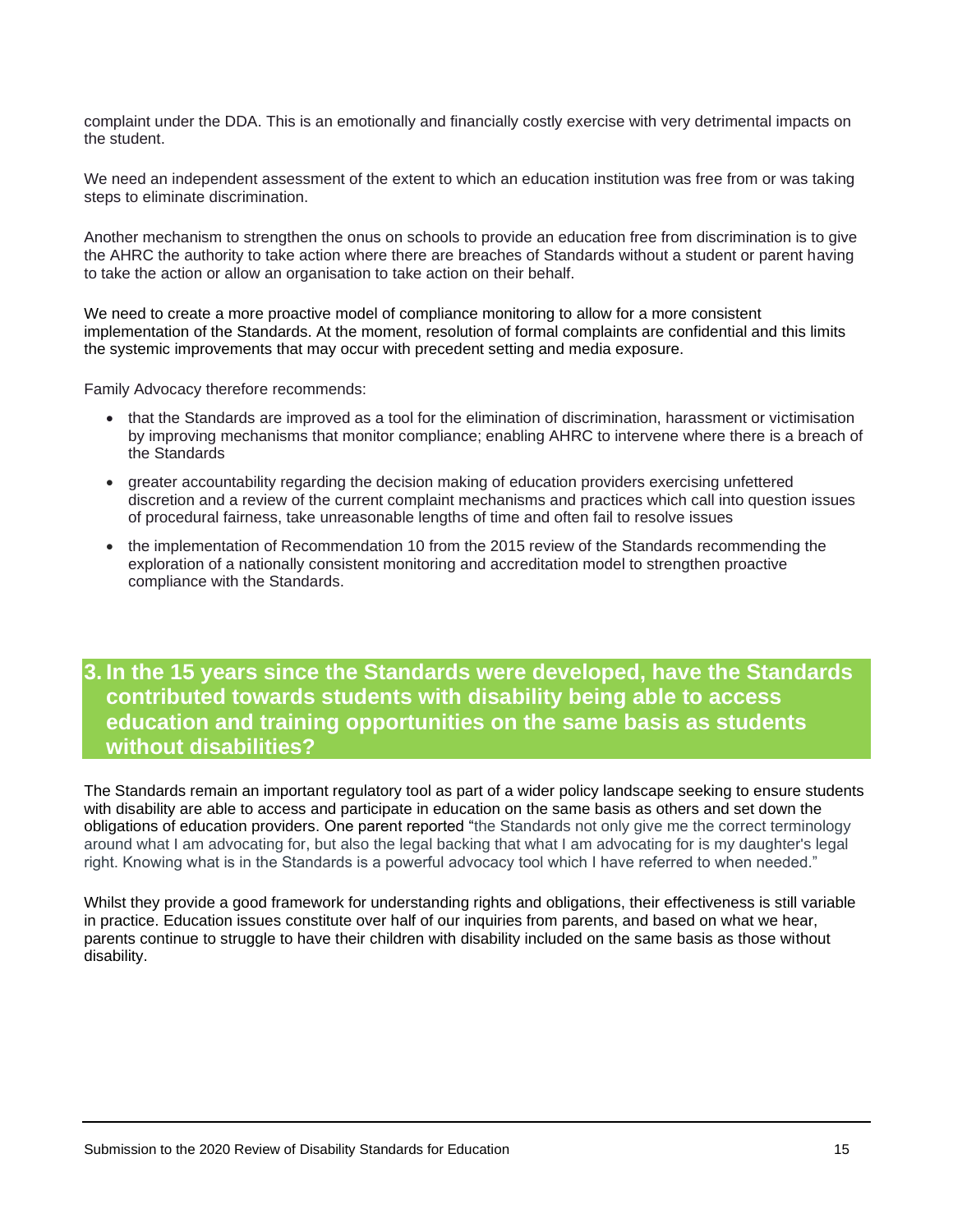In recognition of this trend, the NSW Minister wrote the following in response to a recent Parliamentary Inquiry into the education of students with disability: "The Government recognises that more can be done to support students with a disability, and that an inclusive education approach is not currently experienced by all students."<sup>12</sup>

*The Standards are in major need of review and failing our students. They are not taken seriously, schools are aware of their obligations but choose to break them by constant gatekeeping on enrolment and curriculum, and bully parents who hold them accountable to these standards. To me it is just paperwork with no power in it because the standards are being ignored and schools continue to diminish their responsibility to the student and not take the Standards as seriously as they should. Need greater compliance and enforcement.*

Parent

*Standards are merely a fairytale. Inequality is still alive and it's a daily struggle for parents to fight for their kids' rights.*

Parent

## **Trend towards segregation**

Overall, the legal framework established by the DDA which includes the Standards has not delivered effective systemic improvement for students with disabilities. If anything, it seems to have enabled the opposite, with disability-based segregation in Australia increasing over the last decade.

#### *Segregation in schools*

With gatekeeping still prevalent, we observe an increase in enrolments in segregated settings and homeschooling. In Australia, there are more students with disability attending special schools over mainstream schools (10.3% in 2003 to 14.1% in 2015).<sup>13</sup> In 2018, among school children aged 5-14 years with disability, 95.8% or 285,500 attended school but nearly one third attended special classes or special schools (31.3% or 89,000).<sup>14</sup> For all the rhetoric about SSPs and support units providing a "special" education, the statistics do not prove this to be the case. People with disability are more likely to leave school at younger ages and to have a lower level of educational attainment. People aged 15-64 for whom onset of disability occurred before age 15 years are more likely to have left school before age 16 than those without disability (19% compared to 11%). Students with disability are half as likely to complete Year 12 than their non-disabled peers. 32% people aged 20 and over with disability, and 25% with severe or profound disability have completed Year 12 or equivalent, compared with 62% of those without disability.<sup>15</sup>

In NSW enrolments for SSPs have increased from 5194 students in 2010 to 6657 in 2020, according to DOE data. Data for 2019 shows support unit enrolments are high with 8,338 primary students and 11,312 secondary

<sup>12</sup> The Hon. Rob Stokes, Minister for Education, *NSW Government response to the report of the Legislative Council Portfolio Committee No.3 - Education - Education of students with a disability or special needs in New South Wales*, 21/03/18

<sup>13</sup> Australian Institute of Health and Welfare, *People with disability in Australia*, Report, 3 September 2019[.](https://www.aihw.gov.au/reports/disability/people-with-disability-in-australia/education-and-skills) <https://www.aihw.gov.au/reports/disability/people-with-disability-in-australia/education-and-skills>

<sup>14</sup> [https://www.aihw.gov.au/reports/disability/people-with-disability-in-australia/education-and-skills](%09https:/www.aihw.gov.au/reports/disability/people-with-disability-in-australia/education-and-skills)

<sup>15</sup> Australian Institute of Health and Welfare, *People with disability in Australia*, Report, 3 September 2019. <https://www.aihw.gov.au/reports/disability/people-with-disability-in-australia/education-and-skills>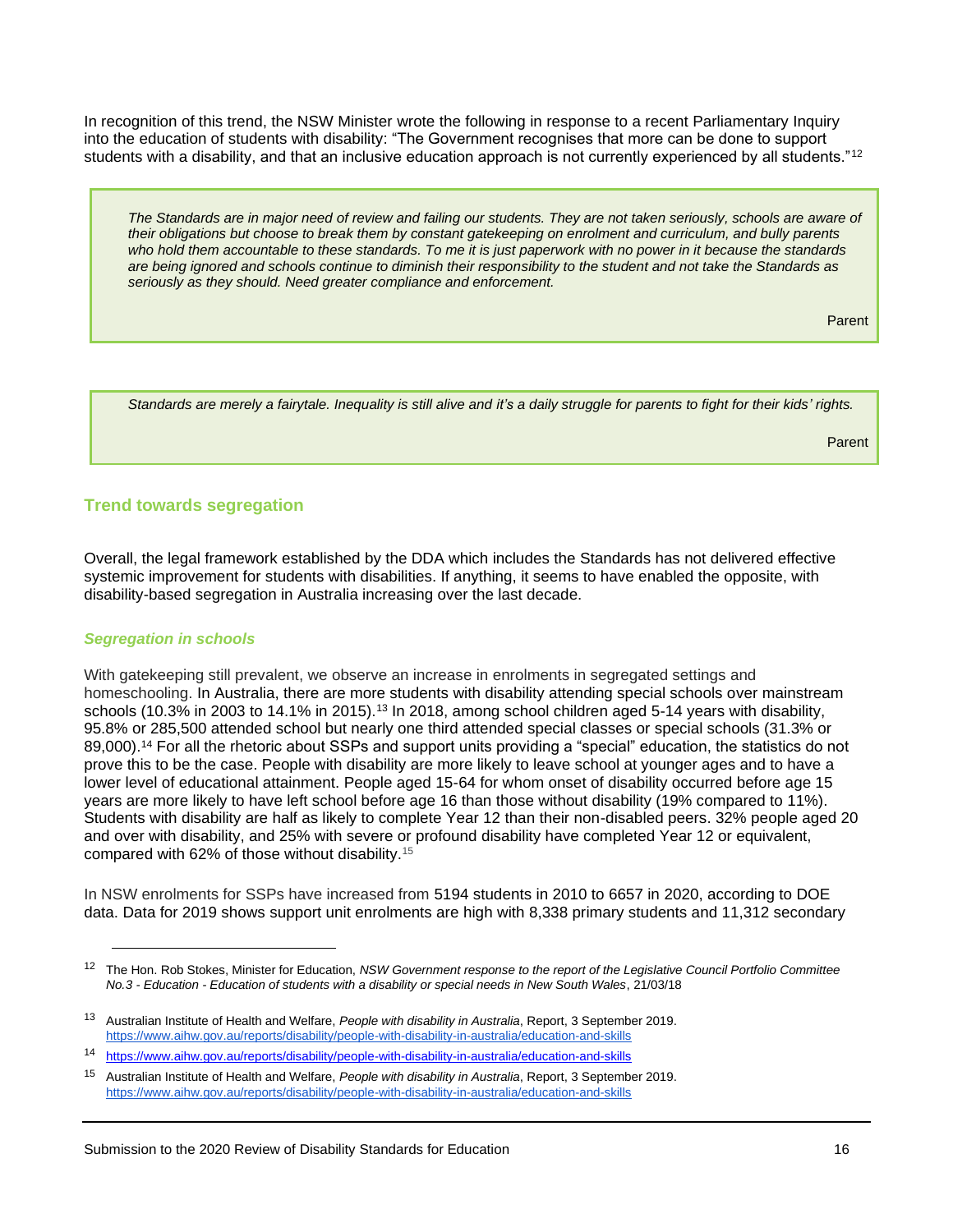students. This indicates that educators are still encouraging parents to take the special school approach. As one parent associated with Family Advocacy has noted, the presence of support units puts pressure on parents to further isolate their already vulnerable child.

## *Early Childhood*

We are aware there is separate discussion paper on this topic but wanted to note the Standards are vital within early childhood settings as well and the need for effective implementation at this crucial foundation stage. Parents often rely on the childhood educator or practitioner to advise schooling options and necessary supports and adjustments which can start the funneling towards life segregation. The awareness of the standards at this stage is possibly at its lowest level as many would not see that the standards apply until compulsory schooling commences.

#### *Homeschooling is on the rise<sup>16</sup>*

There are reports of many families resorting to home schooling after multiple suspensions in primary school. Statistics reported in a 2019 NSW Education Standards Authority (NESA) report, show the numbers in homeschooling have risen dramatically (60.5 per cent) from 3679 in 2015 to 5906 in 2019<sup>17</sup>. Of all the reasons given to home school, a quarter (25.37%) of families were home-schooling due to their child's "special learning needs", which is 1,498 students in 201,923. That is, almost 1,500 students with special learning needs are being homeschooled not by choice but more than likely due to the failure of the system to support them. This has an impact on a family's income capacity, as well as an impact on a child's academic and social learnings. It is the position of Family Advocacy that the decision of the families of children with disability to home-school their child is a concerning and increasing trend.

#### *Tertiary education*

We also could be doing better in our universities and TAFE institutes. Access to education and the level of education attained can affect participation in other key life areas, including employment and ability to achieve economic independence. People with disability are half as likely to have a bachelor degree or higher (15%) compared to those without a disability (31%).<sup>18</sup>

In terms of transitioning to university, if a student with disability does achieve a Year 12 level of completion, the stories we hear from parents that have adult children with disability are that they receive no support or advice on how to apply for, or prepare for university post school. Students with disability may attend open days within school arranged time frames with the rest of the cohort or attend on weekends with parents. Students with disability are not provided with the same supports or reasonable adjustments to attend and participate in university open days/transition planning that they would receive to participate in school.

In addition, we have received feedback from families that enrolling in adult learning environments has its own barriers. Even completing the application forms can prove too challenging for students with disability, let alone being able to navigate Course selection. Hard data on this is difficult to come by as our understanding is that the NSW Department of Education does not collect data disaggregated by post school outcomes for students with disability. Lack of data on students with disabilities is an issue that needs to be addressed.

<sup>16</sup> Rebecca English, 'Homeschooling is on the rise in Australia. Who is doing it and why?', *The Conversation,* post, 15 April 2019.

<sup>17</sup> Home Schooling Data reports relating to 2019, NSW Education Standards Authority, June 2020 p 4, 13 <https://educationstandards.nsw.edu.au/wps/wcm/connect/426e1f11-5752-4c1c-bdcc-68b880c0e0b3/Home+Schooling+Data+relating+to+2018+for+publication+on+NESA+website.pdf?MOD=AJPERES&CVID=>

<sup>18</sup> <https://www.aihw.gov.au/reports/dis/73-1/people-with-disability-in-australia/education-and-skills/educational-attainment>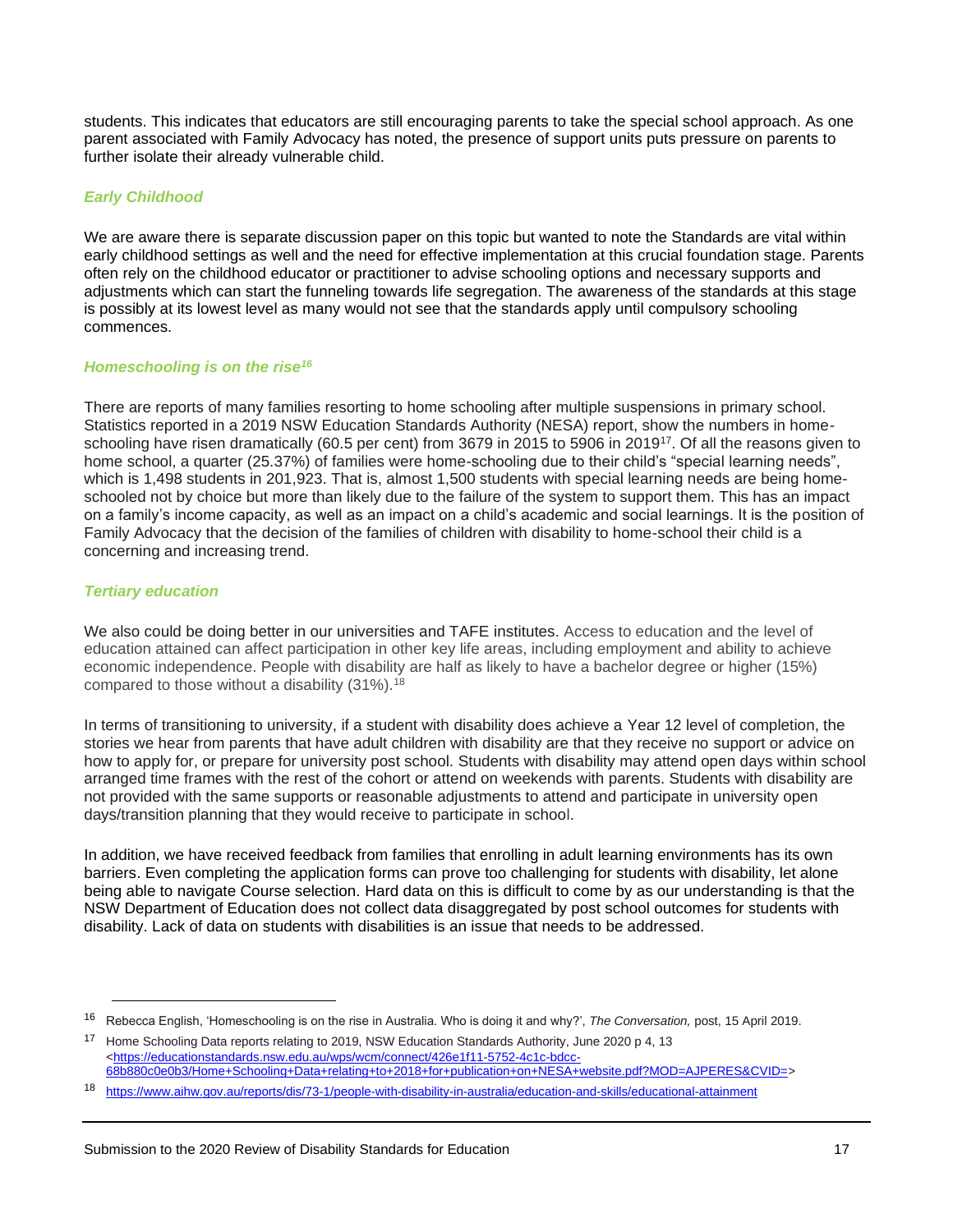On the other hand, we have some data from a 2016 comprehensive review of research which indicated the benefits of inclusion for students with disabilities extend beyond academic results to social connection benefits, increased post-secondary education placement and improved employment (11.2% more likely to have competitive employment) and independence outcomes (10% more likely to live independently).<sup>19</sup>

Therefore, the Standards are important not only in our schools but also at TAFE and university level so that young people and the mature aged are able to go on to get further qualifications and the skills they need to get a good job. Those students at TAFE and in universities not only need their teachers and support staff (administration, learning support officer, counsellor) to have the skills to educate and support people with disabilities but also particularly need access to equipment and curriculum materials so that they can succeed in their studies.

We draw attention to and reiterate the need for Recommendation 13 from the 2015 review of the Standards: "That the Australian Government work with State and Territory governments to improve the consistency of funded supports for people with disabilities in different post-compulsory educational settings to ensure equitable access across settings."

## **Foster an inclusive culture to improve effectiveness of the Standards**

While the Standards have had some level of success, the current culture is one that does not welcome all learners and celebrate diversity. More can and should be done to increase awareness of inclusion among both teachers and parents of students with and without disability. It is only through the broader cultural understanding and acceptance of the value of diversity to the whole of society that the Standards are able to be implemented in the way they were intended.

Family Advocacy has produced two videos about school inclusion: ['Jacob's Story'](https://www.youtube.com/watch?v=YuLu8Dmv7OQ&t=1s)<sup>20</sup> (18 minutes) and Al's Story<sup>21</sup> (15 minutes), which illustrate inclusion in a public high school and give positive views from different members of the school community, peers, and the school Principal and teachers.

The common theme to a positive inclusive experience has been the "will" of the school to give it a go (mindset of a welcoming culture), see inclusion as a journey (a process not a target), and the willingness to collaborate with the family (positive partnerships). We recommend you watch and encourage the use of these videos more broadly to Department of Education staff, Ministers for Education and their staff.

While the 'Report on the Review of the Disability Standards for Education 2005' recommended that parents be handed information about user and provider rights in all enrolment kits, in our experience many parents are still not getting access to this information.

Family Advocacy recommends the following to enhance the educational opportunities of students with disabilities and the inclusive culture of schools:

- that the Standards be enhanced to create greater awareness and recognition of the rights of students by developing pamphlets and other communication strategies for families of students with and without disability explaining the DDA and the benefits of an inclusive society and an inclusive education community
- that information about the Disability Standards be included in all enrolment kits across Australia, and on the enrolment pages of the DOE website

<sup>&</sup>lt;sup>19</sup> Todd Grindal, Thomas Hehir, Brian Freeman, Renee Lamoreau, Yolanda Borquaye and Samantha Burke, 'A Summary of the Research Evidence on Inclusive Education', (2016), *Alana Institute*, Report, 2016.

<sup>20</sup> Family Advocacy*: [Inclusive High School Education -](https://www.youtube.com/watch?v=YuLu8Dmv7OQ) Jacob's Story*<https://www.youtube.com/watch?v=YuLu8Dmv7OQ>

<sup>21</sup> Family Advocacy: *Al's Story,* (Video, 23 October 2019), [<https://www.youtube.com/watch?v=lkbsmv22wCg>](https://www.youtube.com/watch?v=lkbsmv22wCg)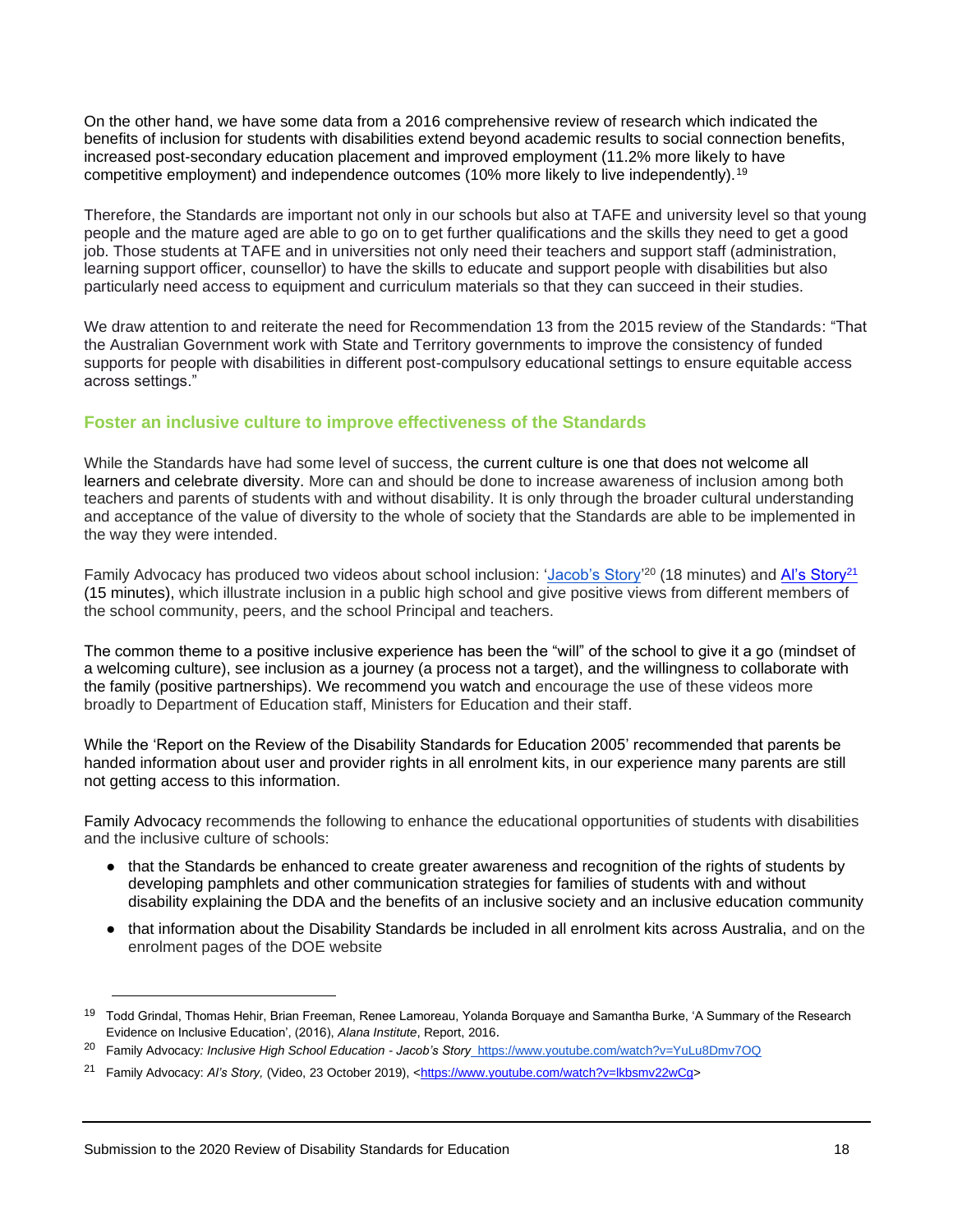- that complaints mechanisms, including internal and external, be included in all enrolment kits across Australia
- that the Department of Education engage in a targeted advertising campaign to alert parents of children with disability to the fact that their child has a right to be included on the same basis as other children, including in the regular classroom
- that as well as mandatory training on the Standards to school staff, this training should also be made available to other people that enter the lives of a child with disability such as the General Practitioners, Paediatricians, allied health professionals, obstetrician, early childhood professionals, tertiary leaders, NDIS participants, other parents, and the broader community
- training resources should be updated to show positive stories of substantive inclusion in regular classroom settings so education leaders and teachers can see the positive impact of an inclusive education
- that the Standards website should also be updated to include positive stories of substantive inclusion in regular classroom settings
- additional case studies should indicate good practice of curricular and social participation for students with intellectual and sensory needs in general education environments
- building more awareness of the rights and benefits of an inclusive society including an inclusive school community
- implementing strategies to build inclusive school communities.

Family Advocacy strongly recommend the implementation of Recommendation 2 from the 2015 Review of the Standards: **"**That the Australian Government work with State and Territory governments to ensure that an accessible summaries of rights, obligations and complaints processes is provided to *all* prospective students as part of enrolment processes in every education settings; published on every education institution's website; and is prominently displayed in education facilities." Another suggestion is that the Standards are emailed and/or sent in hard copy to all participants in the NDIS.

## **Impacts of COVID-19**

*My children struggled, one more so than the other. The work was not adjusted to suit her learning needs and this made it very difficult for her so she gave up and refused to do it. She was unable to engage in the online platform.*

Parent

Whilst each person with disability had their own individual experience, some benefited from remote learning but the effect of COVID-19 appeared to widen the gaps that already existed for children with disability. We heard many stories from children with disabilities being left behind. See **Appendix 4** – **COVID-19 school case studies from parents of children with disabilities**, which includes 10 short case studies to illustrate this.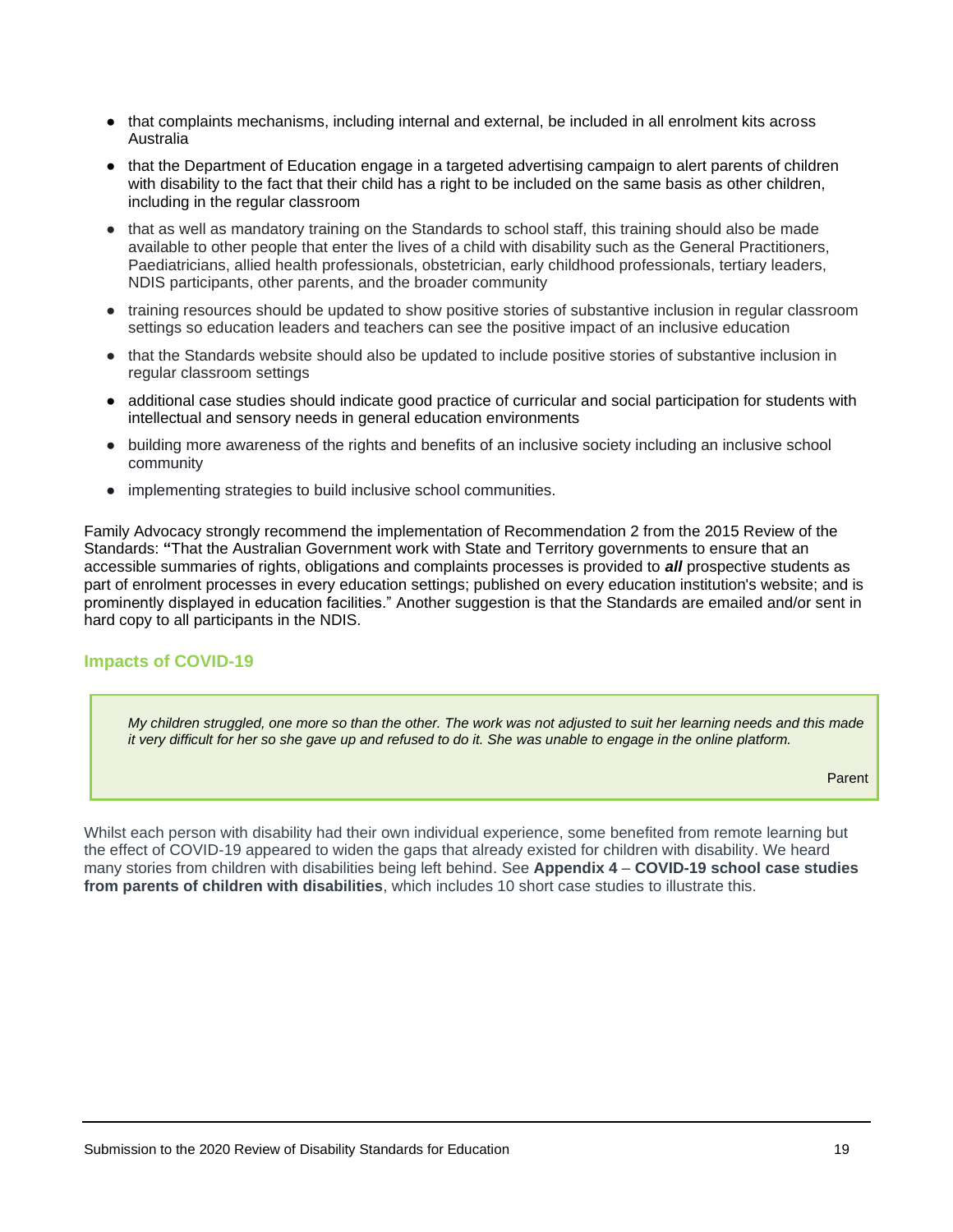# **Appendix 1 - Gatekeeping**

At a 2016 Family Advocacy event, we asked parents to list the explanations they had been given by Principals and other school staff as to why their child could not access the regular class or did not belong at the school. Set out below are the answers we received:

| But this is what we have always done                        | We are already dipping into the general budget                                            |
|-------------------------------------------------------------|-------------------------------------------------------------------------------------------|
| Teachers aren't therapists                                  | Kids are cruel so they are better off somewhere else                                      |
| Special schools are best practice and this is               | Their self-esteem will be affected                                                        |
| reality                                                     | We have no resources                                                                      |
| We do reverse integration                                   | We don't have the skills                                                                  |
| You have your head in the clouds                            | We can't afford the modifications                                                         |
| You do realise your child has a disability                  | Your child won't get funding                                                              |
| Our school is heavily unionised                             | Our school is heritage listed so it's not a good idea                                     |
| When they grow out of disability they can come              | When she is toilet trained                                                                |
| You haven't accepted your child's disability                | My teachers don't have to teach your child                                                |
| We already have a child with disability                     | You got lucky in primary school                                                           |
| We have done all we can for your child                      | The gap gets wider so why put them through it?                                            |
| We only take children with high functioning<br>disability   | They will take teacher's attention away from the<br>students Will you be paying for this? |
| You don't always get what you want in life                  | You don't realise how tired this will make the teachers                                   |
| Your child is not disabled enough for individual<br>funding | We are not experts                                                                        |
| There is such a big academic gap so it won't                | They won't identify with their peers                                                      |
| work                                                        | You will get backlash from other parents                                                  |
| They are not a good fit                                     | We don't teach them                                                                       |
| This will be too exhausting                                 | He doesn't meet school requirements                                                       |
| We don't have enough resources                              | She can't come here because we can't lift her                                             |
| We don't know how to teach children in                      | We can't solve all the world's problems                                                   |
| mainstream                                                  | Your child is not a good fit                                                              |
| Our teachers aren't babysitters                             | There are special places for your child                                                   |
| Our teachers aren't nurses                                  | You are ruining your child's future                                                       |
| We have no specific disability knowledge                    | You are not doing the best for your child Your child                                      |
| Your child is a risk to others                              | doesn't belong with adolescents                                                           |
| In high school the gap gets wider                           | We will get a teacher's assistant to teach them                                           |
| Your child excludes himself/herself                         | There is best practise and there is reality                                               |
|                                                             |                                                                                           |
| Not in our area                                             | It will be an unjustifiable hardship                                                      |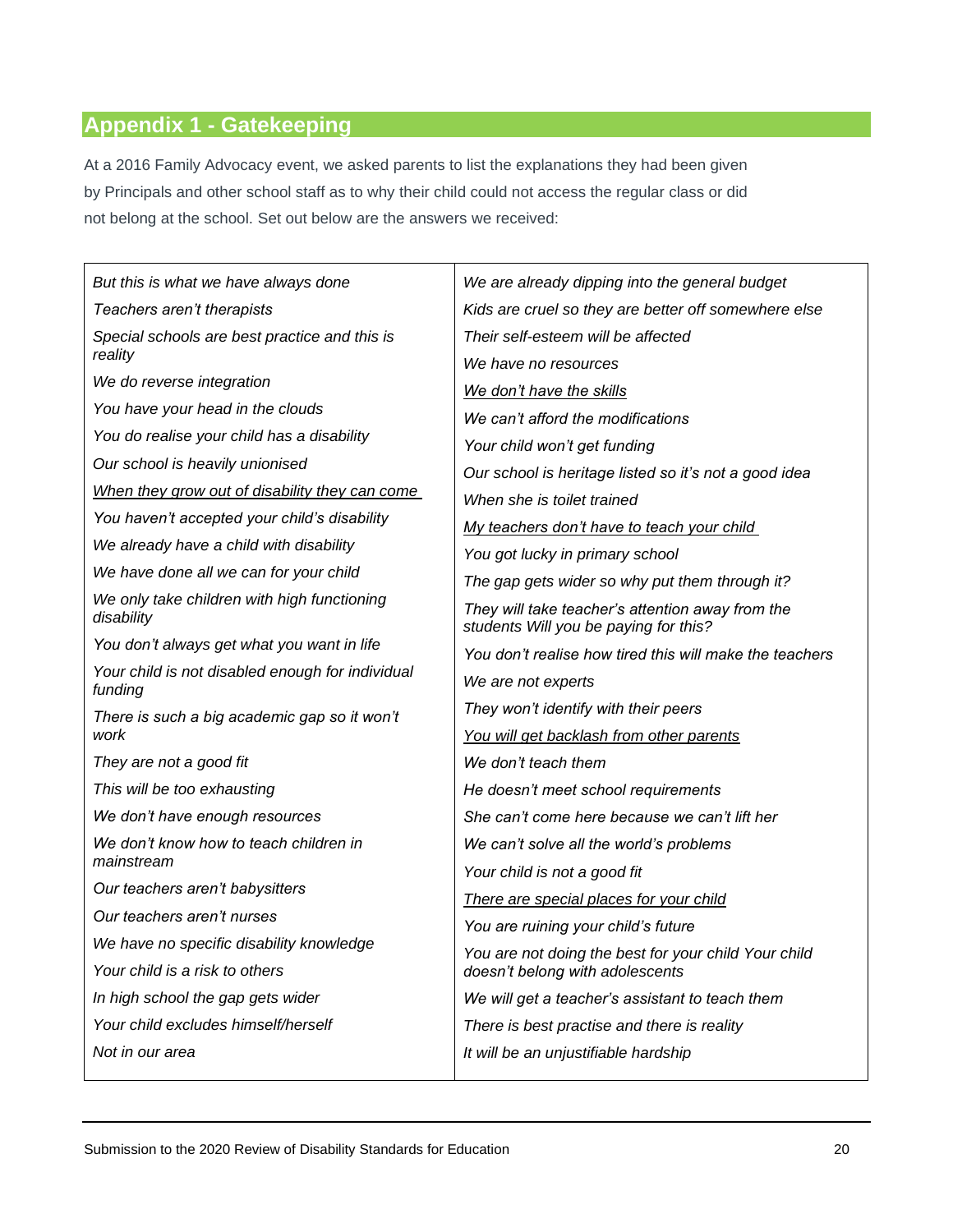In Term 1 of 2020, Family Advocacy asked on our Facebook page if families could share their gatekeeping experiences and the reasons given by the principal/school staff. The post reached an audience of 1,763 and we received the following comments. We suspect we would have received more responses but it was also at the same time the Covid-19 pandemic was heating up and we believe that many families were more focused on keeping their families safe. Regardless, it is our view that the comments received (as set out below) reveal gatekeeping is continuing for parents:

*'Your son doesn't have the skills and behaviours required for Kindy'*

*'Your son will only get an hour a week support'*

*'After meeting your son, unfortunately we don't have any spots available'*

*'Your son is not achieving the goal of improving social skills in mainstream, so he should go to a support unit'*

#### **Melinda**

*We have experienced gatekeeping with both our children. Our son has a diagnosis of Sensory Processing Disorder and our daughter is dyslexic. We tried to enrol our son in a Catholic primary school. Our son has a diagnosis of Sensory Processing Disorder and we advised the school. When they met with us they told us that*  they would only accept our application if we agreed to enrol in their program for Autistic students (he is not *Autistic and had been assessed by a Clinical psychologist). They suggested that we would need to seek a second diagnosis or not be accepted at all.* 

*We were looking for a high school for our daughter with an assessment of dyslexia. We were told by one of our chosen high schools that "it isn't really the place for children with dyslexia as we can't offer any support or remediation".* 

**Vicky** 

*I* have a 5yo son with ASD. He is a gifted child and during the meeting and cognitive assessment stage of enrolment for kindergarten last year, he scored higher than any student they had ever seen. He was polite and *happy meeting everyone. I took this as a good sign. Two weeks later I was asked to come to see the principal*  where I was told that because of his diagnosis the school did not have the capacity to meet his needs, and they feel he wouldn't learn well so they "regretfully" cannot accept his enrolment. I was very nicely asked to look at finding a special needs or autism school for him instead. I did put him in an aspect school where he is doing *amazingly, but the fact they ignored his amazing mind and wonderful personality because of his diagnosis clearly shows they were discriminating against him.*

#### **Kathleen**

*'What makes you think your daughter is suitable to come here? You know she would only get about two days' worth of support across the week.'* 

*'There is an autistic boy here in kindergarten and his parents pay for his support so you could do that but he will probably go to a special school at the end of this year.'*

*'We would have to make a lot of changes. We can help you fill out the forms for schools with the expertise and she can get the support she needs there.'*

*'I would encourage you to think about a multi cat classroom because then you have the best of both worlds.'*

**Ashlee**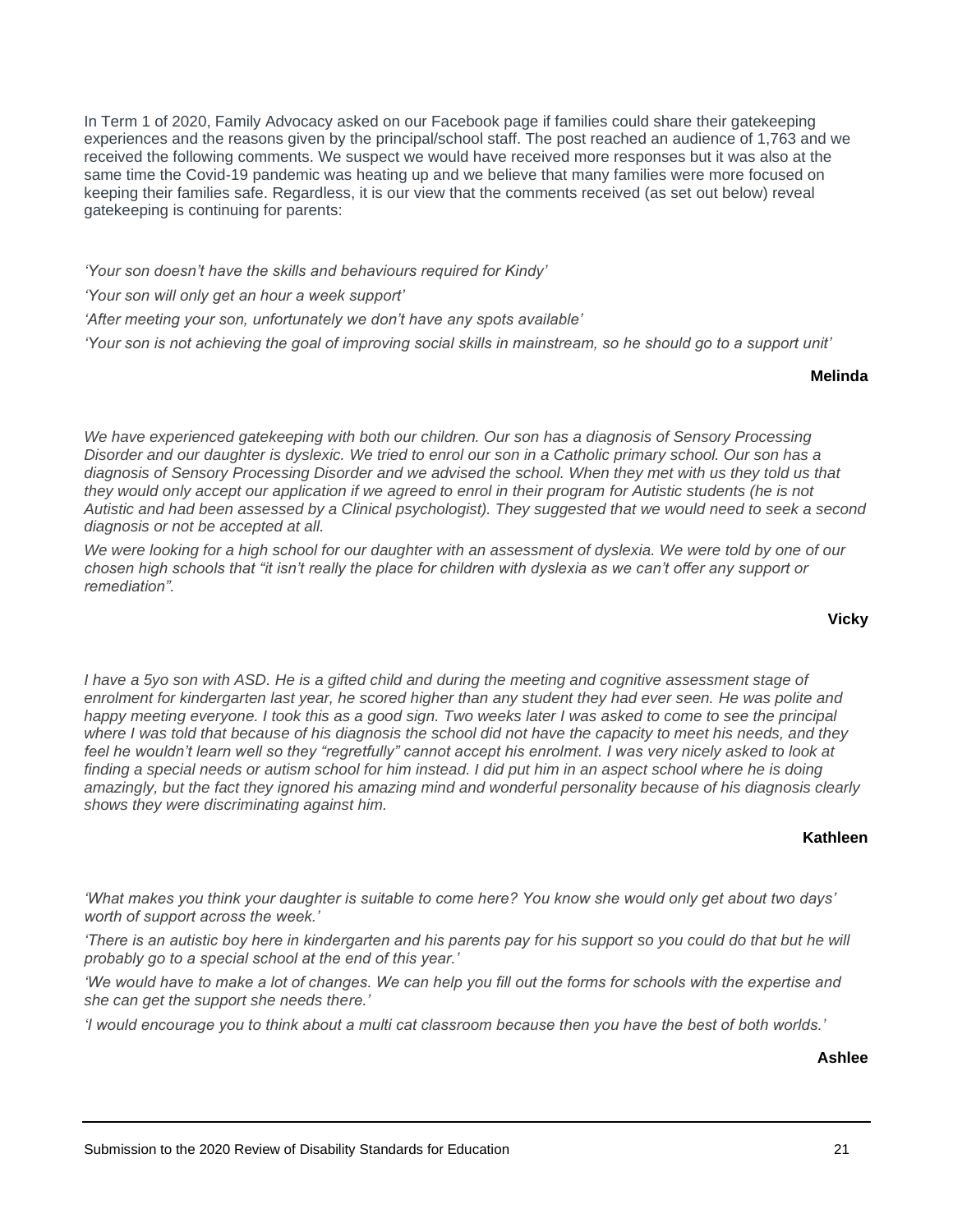In our experience working with families, significant compromises to their vision of inclusion occur as they start their educational journey. In an attempt to counteract this, Family Advocacy has been running, for many years, state-wide advocacy information sessions and workshops for families specific to the rights, standards and policy consideration in relations to supporting their child to have an inclusive education. Many families are startled by the information they receive as it is often contrary as to what they have been informed by the school. It is essential at these events that families are upskilled in how to advocate effectively at the school level as unfortunately, this is seen as a necessity in interacting with schools.

The following stories, written by some of our families, show the importance of having a strong vision in order to survive the education system:

*My child was rejected by 13 schools on the Central Coast. Due to no public schools accepting my child, I had to send him along to a special school 50 minutes' drive away, so four trips a day with his younger sibling. Not only was this travel wearing us down, this became a problem when his younger sibling had to start Kindergarten at our local school with the same start/finish times.*

*Aside from the fact that I was refused transport by the NSW government, I really wanted both my children to go to the same school together as I had learned that all the statistics show inclusive education is beneficial for kids with disability, and in fact, all students. I also wanted my children to be educated in the same school and with neighbourhood friends.*

*I found a school where the principal was prepared to enrol my child in the support unit with the idea to transition him to mainstream. I was contacted by a person from the Department of Education who told me the decision is not up to the principal and that we needed to undergo further IQ assessments, which we did and the results stating my child's disability was moderate/mild. The lady from the Department of Education met my son for a few minutes in the waiting room before the IQ test, called me later stating he was severe, needed a lot of support and is best suited to an IO (moderate intellectual disability) class or she can force a particular special school setting, which I won't name, to take him. I have since heard from schools "off the record" saying the suggested school has a reputation for moving kids with disability away from other schools all the time. She advised me that all places in mainstream classes were full and told me she had 30 years of experience with kids with a disability and he needed to be with his own kind.*

*After a lot of stress, advocacy and persistence, we finally have found a school that would accept both my kids and I* have one drop off and pick up time. The school has been welcoming, accepting, made adjustments to the *curriculum, included my child so he feels like one of the kids and is in the regular class and not a support unit. There is no change to my funding situation, just the attitude from the principal and teachers, whom I am so grateful for.*

#### **Gillian**

*My five-year-old was rejected by 12 schools, 7 [non-government] and 5 Public Schools. We applied north, south, east and west of where we lived. Eventually, we found a school willing to give our son a "fair go" but it meant we had to move away from our family base and our chosen parish. At the time of this search for a school that accepted my child he wasn't even in kindergarten. This was a rude awakening to our family that our much loved son would be rejected in this way.*

*The schools kept wanting to get him IQ tested. But we disagree with this completely because our son is a human being, he is not someone you apply a number to and stick him in a box, because you can't summarise a person based on a particular number. No number can measure that he is so caring, loves to learn, adores play, is a*  beautiful brother to his siblings. These tests medicalise people but he needs to be educated with his peers within *his local school, where his siblings attend. In this way, it's the safest place for him. What he learns socially is just as important as academics.*

#### **James**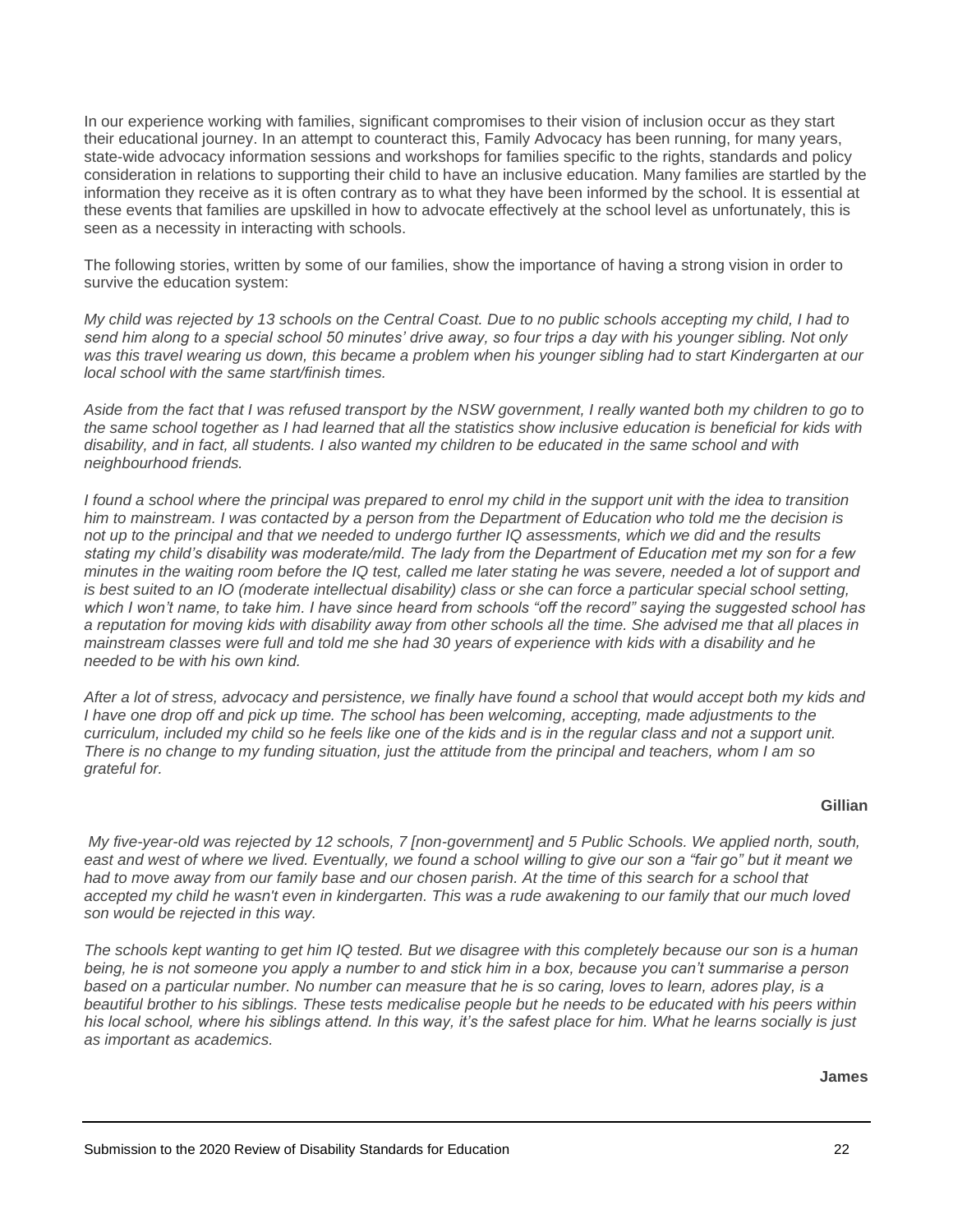*For simplicity let's call him Bill, aged 10. Bill's other Grandmother has recently died and his Mother is sad. Bill is concerned about his mother so is not sleeping well. In class, he should be doing a spelling test assessment however he can't focus so the special needs assistant says, "Come on Bill, you can do better." Bill crumples up the paper and storms out of the classroom. No one checks on Bill. So Bill leaves the school and walks 1.6 km home. A policeman sees him and returns him to the school. The school now somewhat on the back foot and retaliatory, sees Bill as a flight risk and he is now sent to a disciplinary unit in a neighbouring suburb for two weeks.*

*The class teacher delayed putting in the behavioural form and the term of exclusion went over two weeks by one day. Bill attended the unit for what he thought was 2 weeks with a particular end date but it ended up being a day longer due to the teacher's delay. He became very angry and distressed. He felt he had completed his punishment. The staff member at the unit who had been threatened by Bill but not harmed said to me, "This is the second time he has got angry with me if he does it again we will have to take further action." I never found out*  what the further action was. Are we going to throw him in gaol for running home to his Mum? I just wanted to wrap *my arms around him and take this poor boy home.*

*In total he lost three weeks of schooling because the school refused to shut the gates during school hours (we got them closed after a letter to the local MP).*

*Bill is now 12 and going to High School for the first time. The Primary School psychologist deemed Bill to be a difficult child (which he is) and he should be in the Autism class in High School. The Psychologist did not like Bill nor does she like many of those she should be nurturing as she doesn't realise visitors to the school can hear her staffroom chatter, "That child will never be any good". So despite the ASPECT (Autism Spectrum Australia - an autism-specific service provider) report indicating that Bill was high functioning and quite intelligent she recommended him for a life skill Autism class.*

*Bill had several orientation days at the High School. He was happy to go with his Year 6 class and refused to attend any that introduced him to the Autism class. He wanted to be in the mainstream and was looking forward to it. Unfortunately, he was placed in the Autism class. He was and still is miserable, depressed and a flight risk. Instead of being able to behave and communicate his ability to be in the mainstream his anger consumes him and he runs away. When his father brought him back to the school the Head of the Special Needs said to a sobbing child, "Stop being a sook." She has surmised him to be a discipline problem and he needs, "To be brought into line."*

*Bring Your Own Device iPads that are a school requirement are denied to the Autism class because they, "like them too much." Which may be the case however if the mainstream are allowed these as an educational tool then we are denying them equality of access to technology and information.*

**Grandmother of Bill**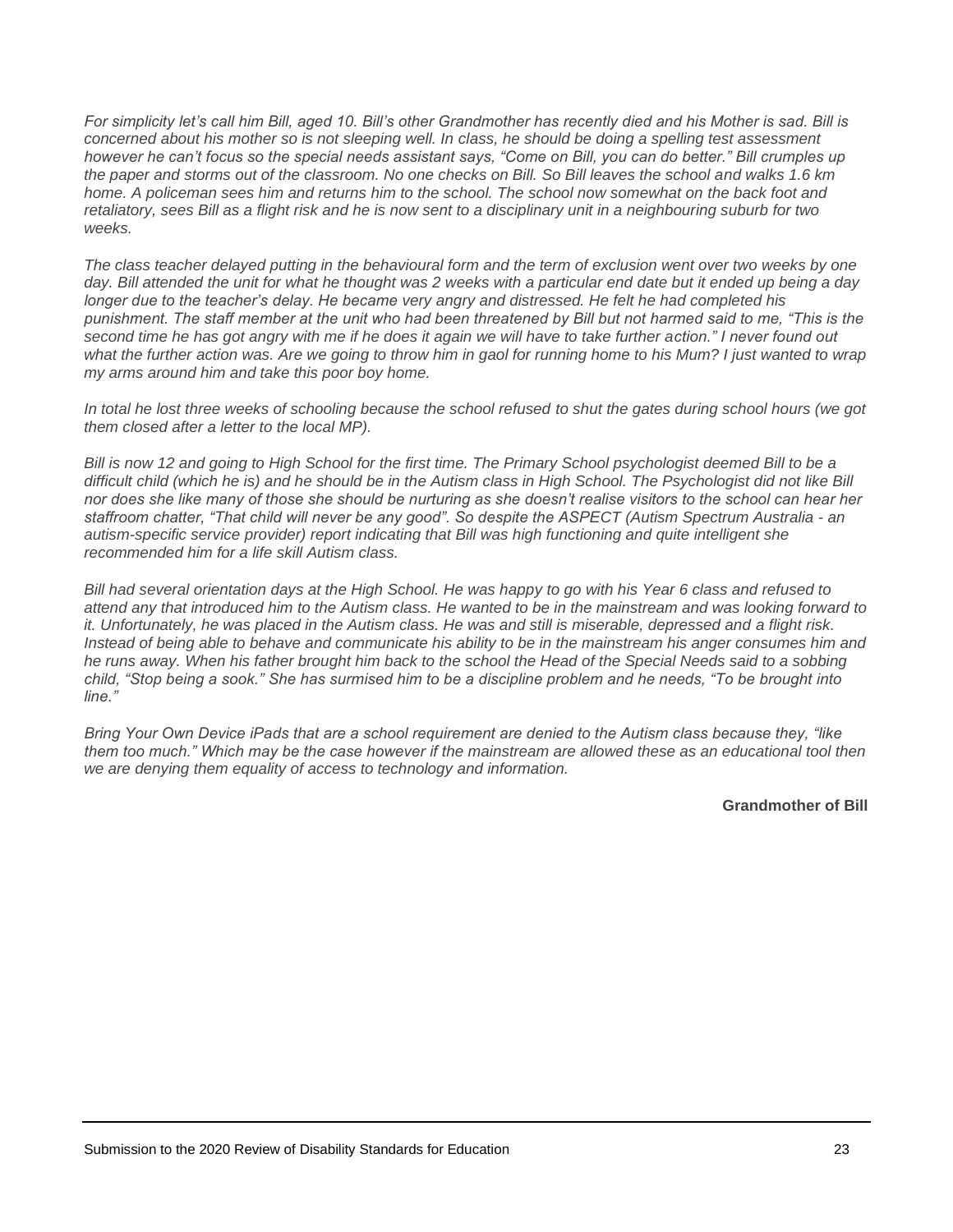## **Appendix 2 – Partial enrolment**

Many families whose children with disability are partially enrolled in school have informed us that their child was experiencing full attendance at a preschool or previous school settings and is quite able to manage a full day without incident.

*When my son moved from a special school to a mainstream school, he was put on a trial from 9am-3pm without a teacher's aide and all went well. Despite this, the school said he needed to be on a partial enrolment from 9- 12.30pm for five weeks. We wanted to question the purpose of partial enrolment and why five weeks? There was no reason for this. But there is such a power imbalance between us as parents of a child with disability and the principal, we dared not ask. We were so happy our son was being given a chance.*

*In this time, our son absolutely loved being in a mainstream school in a regular class. His horizons expanded*  enormously. He quickly identified and wanted to participate in the debate team, a talent show, computers and *netball. He was given a Teacher's Aide for 1 hour per day for Maths support as his avoidant behaviour can be* disruptive. There were no incidents over the five weeks. We expected full time attendance would follow. On the last day of the partial attendance plan, the school told us it would rezone the plan for another five weeks from 9am-2pm. They simply said we would like him for full attendance next year but we will see how we go. This cut off the last session of the day, which was netball or computers, the subjects he was really interested in. So it didn't *make sense to us when the school told us the reason for not giving him the full time enrolment was because our son had told them he was not sure he wanted to be there the whole day. Again, as parents we do not feel we have the power to argue with the principal and have to accept what we are given. It was clear our son is happy to go to school, he has a sense of belonging. He specifically asked for the teacher aide to be out of the way in maths and he should sit with the boys. He has his eyes on the future, can't wait for school camp and has set a goal to be the school library prefect. We can see how now he feels like a citizen, like he belongs, he is recognised. This did not happen when he was at the special school.*

**Meg**

*After 6 half hour trial sessions at a school we were told: "Your son is too high needs for our school (local primary school closest to my home), he needs a specialist school and 2:1".*

*Country area. No specialist school. My son has been in partial enrolment at the school he attends for two years now.*

**Ellen**

*We had a terrible experience with our son when we approached our local school.*

We met with the school Counsellor and a learning support coordinator. I thought I was just meeting the latter, but *the School Counsellor was there and drove the meeting. The first thing she did was ask for any reports. I provided a Disability Specialist Unit report stating Global Development Delay. She asked me about ten times if I was sure mainstream was the best option. I kept saying yes, we were. I asked how we could support his transition to*  school. She thought he would be better placed in a support unit. I said no. She said she could take me on a tour *of one, so I could see how it would benefit my boy. I said no, we want him at our local school. Then she was telling me how there is a big school population and Jimmy would struggle. He would get knocked over. 'The walkway is like grand central station.' There were stairs. He would be pushed down and hurt. There were big*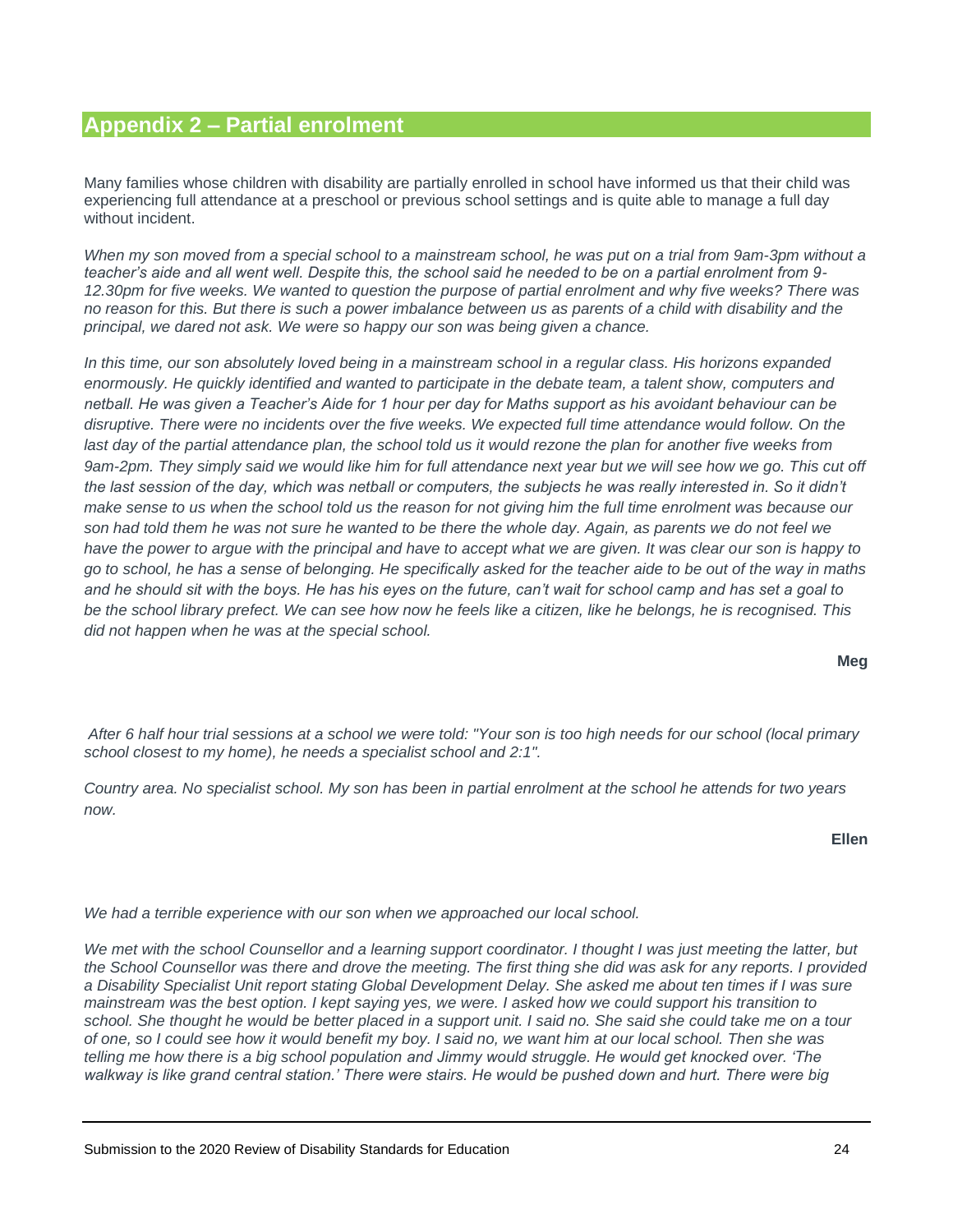distances between classrooms, and he would fall behind and fatigue. And academically he would fall behind, and lose his confidence, 'he would be a shell of the child he used to be' and by the time we realised he should be in a *unit, it would be too late and there wouldn't be any places!!! She was horrific but we stood our ground.*

*We persevered. She hadn't met my son. I thought once she met him and saw him doing well in a mainstream preschool that she would back down. I thought she would realise my son was more than the DSU report! We arranged a time for the two to come to the preschool and watch Jimmy. They talked to the staff at the preschool. Staff later asked me if he would be better placed in a support unit. I was furious that the Counsellor had influenced his preschool teachers to do her bidding. Later she conceded that Jimmy could attend the school if we* really wanted him to, but that he would need to start on a few hours a day, and that he would start a week or two *later, after his class mates had settled in. It meant that he wouldn't be there for lunch or recess so he would miss opportunities to make friends. She couldn't tell me how long that would go on for...I argued that he had been doing full days at preschool and the reduced hours wouldn't be necessary. She wouldn't back down. It was partial enrolment or nothing. I know we could have sent him.*

*We knew they had to take him, even though they acted as if they needed to approve his attendance. But we weren't prepared to risk him attending somewhere that he was expected to fail, and that had such low expectations of him. We started at a different school but transferred to our local school in term 3 of kindergarten. It was a totally different experience as the gatekeeper had left, and the teacher we met with was very inclusive and*  supportive of our attendance. Jimmy is doing really well. I am angry that, because of the Counsellor, we didn't *start at our local school to begin with. I can't believe the experience we had, to be honest. I understand the Counsellor was reprimanded for her actions. But I also know that she is at another school and my friend battled*  with her all of last year to keep her boy in mainstream and out of the support unit. People like this should be *retired!*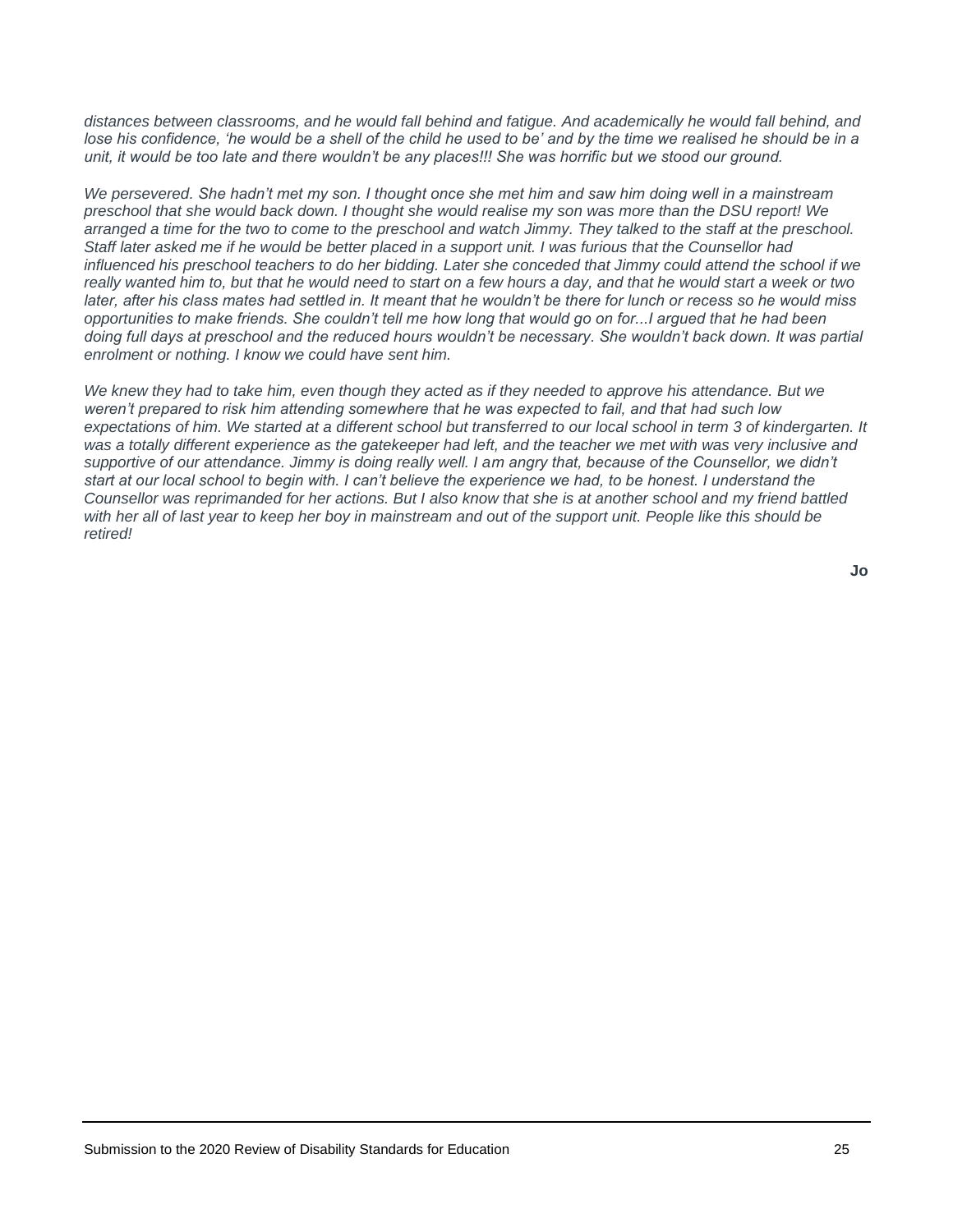## **Appendix 3 – Low expectations**

The following stories (written by families and provided to Family Advocacy) are just a few examples of what we consistently hear about low expectations of students with disabilities.

*It became obvious my preschool child had a good day whilst he was in an inclusive learning space in a regular day-care (where he was treated like a child first before a label)*

but not in the Early Intervention Centre (EIC), which was therapy based. I wanted him to be in a regular class at *his local school but was pressured by the school that he would be better off in the support unit.*

*In term 1 of Kindergarten in a support unit (SU), he received an award for being the most inclusive child in the school playground where all children, including from the mainstream, played together. In term 2, they decided to restrict all the SU kids to a sandpit with a locked pool fence euphemistically named "the sensory garden". This is a*  form of social and environmental restrictive practice. He could not read or write by the end of the year. He *regressed socially and academically. He displayed similar behaviour to when he attended the EIC. His speech went backwards, he would only grunt like when he was 3 years old.*

*He refused to enter the classroom. He could not read or write.*

*During this period, I started to learn about my child's rights and the legal obligation of the school. I decided to move him to a regular class in a mainstream school. By the end of Year 2, he could read and write at peer level and when he is sick, his friends run up and tell him they missed him.*

*The difference? The attitude of the Principal and teacher treating him like one of the kids and providing support*  where needed. See him as a person first and label after that. Staff have a collaborative working relationship with *me with the focus on what is best for the child.*

#### **Krystal**

*She can't start school, you need to go and write a letter to the education department". This was the [nongovernment] system, who also withdrew all hearing support teachers…. At the bottom of meeting agenda, alternative education options is always there. Definitely comments towards low expectations. 'You just need to get it into your head your child is going to struggle her whole schooling life'. That was from Itinerant AP hearing (Itinerant support teachers (hearing) are supposed to assist and support schools through the learning and support team). Well, statistically you know you can't ignore them. School kept insisting on IQ assessment for pure purpose to enrol elsewhere. After the test, they said "We were shocked her nonverbal IQ came back so high. She is intelligent.*

**Leilla**

We were given no option but the support unit, and told he would have better support for his learning. Every day I *picked him up he was sat in front of Wiggles videos.*

**Janice**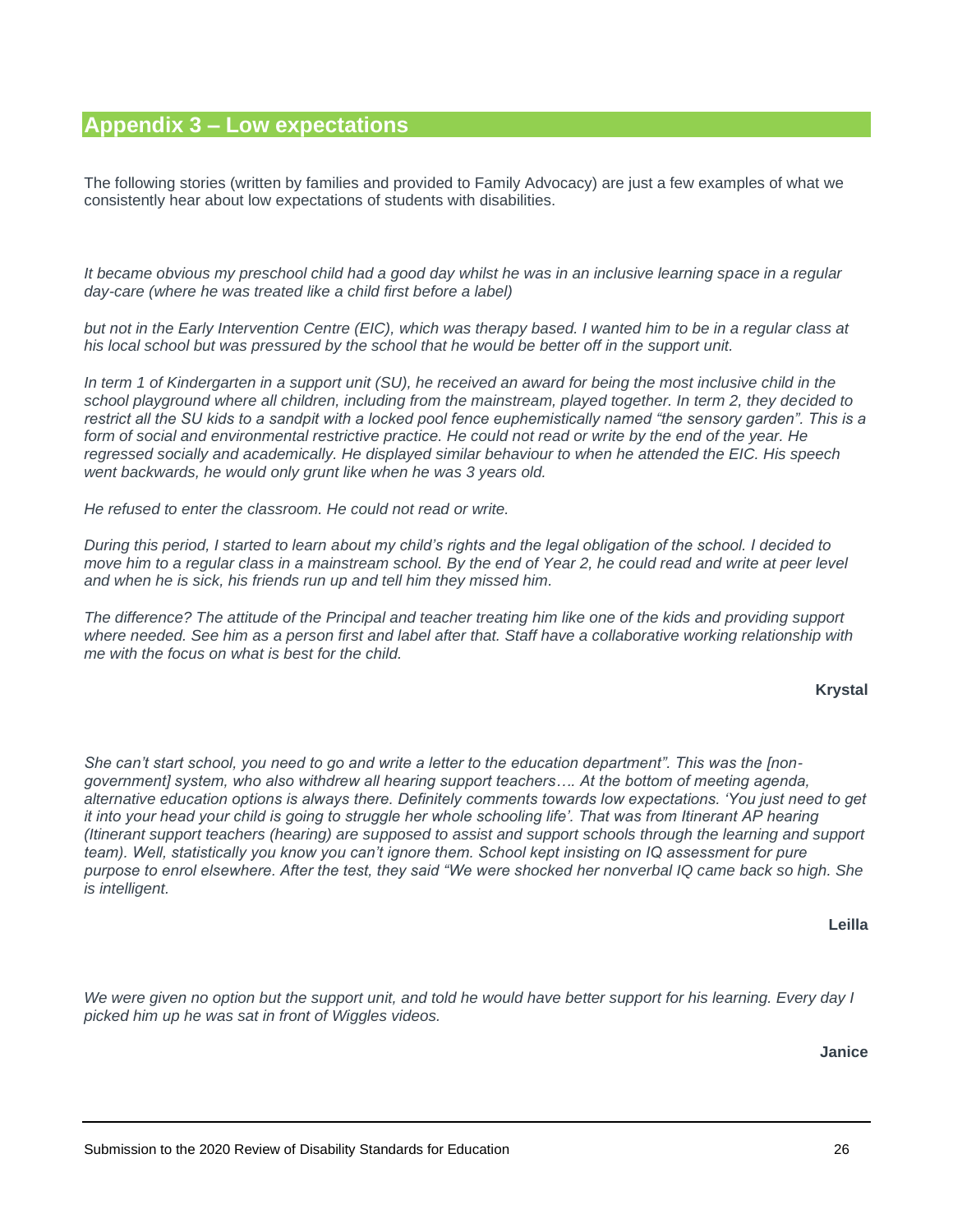*I* wanted mainstream but was forced into special school setting. How will his speech improve when he is in a *class with children who don't speak?*

#### **Matilda**

*Originally, I selected a special school because I was told he would be given more attention and better learning (six children ratio to a teacher and a teacher's aide). At the end of the year, his books came home with pages of empty worksheets, Now he is in mainstream and having to play catch up but is making progress in literacy and numeracy.*

#### **Bronwyn**

*The way the NSW school curriculum is currently, means nothing to my daughter in Year 8, who has an intellectual disability. Sadly, too often she has very few goals expected for her at school other than for her to be compliant. This is problematic when I sense she is often inadequately supported or completely disengaged.*

#### **John**

*Regarding adjustments and supports - these are lacking at the best of times, so let alone now in the COVID-19 crisis. Some teachers are good but most have less capacity or regard for including my daughter. However, a positive thing that happened for us was a conversation with our school Deputy Principal when I was at my wits end about how to make the online work accessible and the pressure I was feeling with so much work that required better access. She told me that it was the teacher's responsibilities to make the adjustments. (I have always known this but it is not our lived reality). At least by her saying it I felt there was some validating leadership in the school who had the intention of supporting teachers and encouraging this expectation. Whether it will happen in a*  time where teachers are stretched to the limit and stressed by everything that is happening, is yet to be seen. *After years of expecting and hoping for this, my daughter is in Year 10, I am losing hope.*

#### **Tina**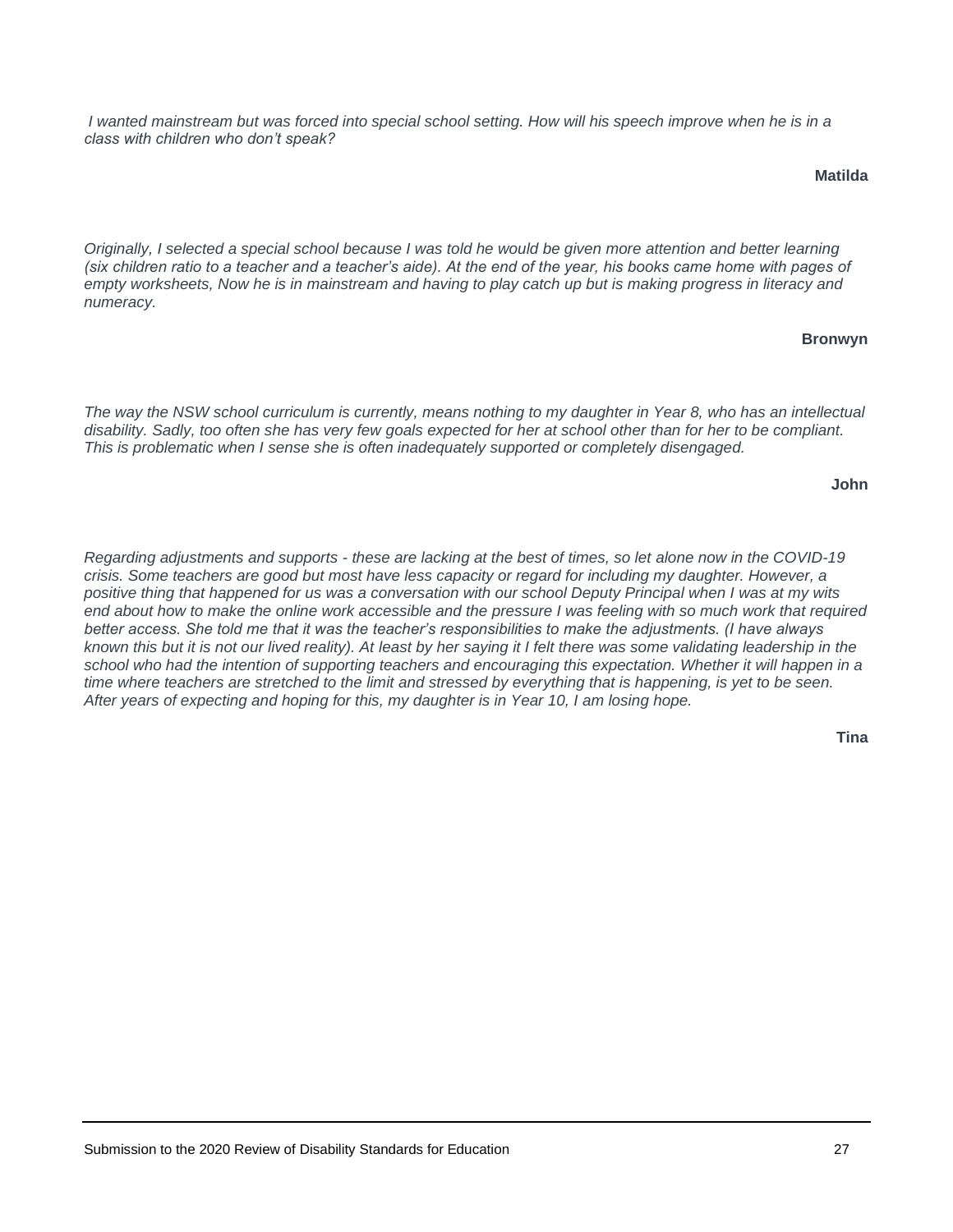## **Appendix 4 – COVID-19 school case studies from parents of children with disabilities**

As you will see, there is a disconnect with what is being proposed by the Department and what is happening on the ground. Families are not feeling confident and are confused with the messaging as to whether or not it will be safe for their child, particularly if they are at high risk, to go back to school. It would be really helpful if the Minister could make an announcement directed at families of children with disability and Principals to provide clear guidance about safety, what measures are being put in place in relation to PPE for not just teachers, but teachers aids. Also, it will be important to come up with a strategy at a broader state and regional level of what to do with children who will remain at home and cannot come in to school. Families are asking "Can measures be put in place where online learning with support continues when school goes back face to face?"

#### *Case study 1 – Lack of support*

S currently has three kids - one in Year 6, one in Year 12 and M in Year 9. All are doing their school from home. M usually has SLSO support in the classroom.

*"If NSW Ed is going to do a half-half job of closing schools then students who have significant support needs (e.g. full-time SLSO) should be allowed / encouraged to attend. Either that or their in-school funding should be used to pay support workers (or SLSO's) to come to their homes to continue their education."*

#### *Case study 2 – Poor communication*

A student in Year 12 with Autism will not access the online learning or even register his attendance. He will not take any instructions from his mother. The school are threatening to mark him down as an unjustified absentee. His mother has received no support or contact from the school to solve this issue, despite numerous attempts to contact the school via phone and email. The student has a receptive language deficit and therefore, without an educator supporting him directly, mum will find it very hard to try and explain what processes he needs to follow in the work the school provides online. The subject of English is of great concern, as he failed to complete an assessment prior to the Easter break and an email was received from the head teacher of English stating that he will now receive a non attendance letter. Mum tried to both call and email the teacher for clarification and support, and received no answer.

#### *Case study 3 – No reasonable adjustments*

One parent reported that the Year 7 work is coming home or online without any adjustments. This parent is not working, comes from an English speaking background, is educated and tech savvy and knows how to make adjustments. She is having to make every adjustment and is feeling very stressed. She also has another child who is remote learning. We can only imagine the extra work and stress for parents who don't have these advantages, such as from CALD or lower socioeconomic backgrounds.

#### *Case study 4 - Vital social connection not provided even though the capacity is there*

One parent is very concerned. The last few weeks of Term 1, whilst remote schooling, there was no video contact with the teacher and the kids. L specifically requested if they could go on Google classroom to give her son some social connection plus learning. The school wrote an email saying the only connection they will have will be via email. L says this issue is due to the Principal's inflexibility.

She was initially sending A to school but no one was there except teachers. He was getting lonely plus he did not have his usual SLSO. All learning moved online with no supports whether at school or at home. The school suggested he take home work from the support unit. A refused.